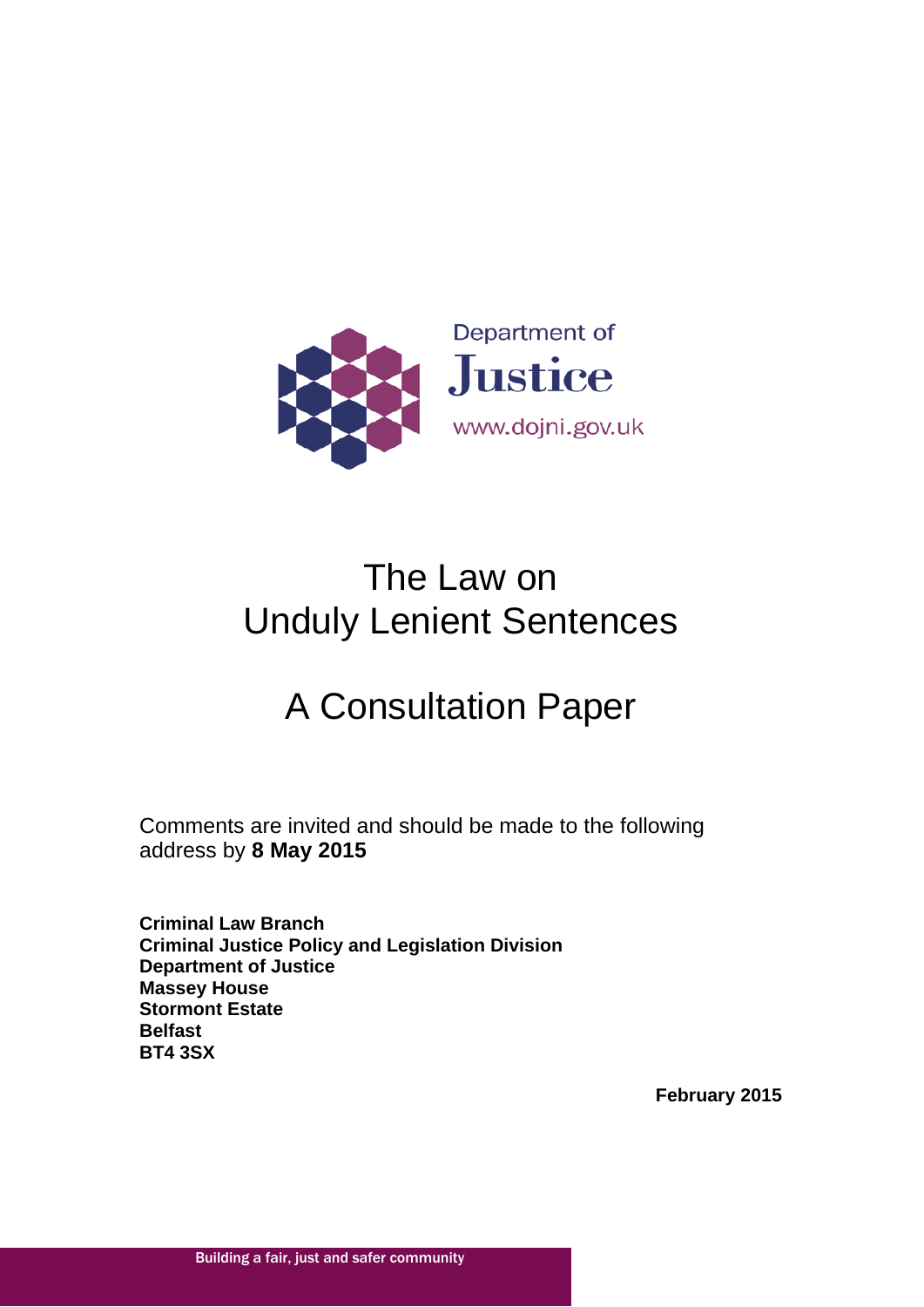# **1. Introduction**

1.1 In recent months there have been calls for the Department of Justice to review existing laws that allow certain sentences to be referred to the Court of Appeal if they are considered to be "unduly lenient". Cases involving animal cruelty have led to such calls; so too have offences around certain types of environmental crime; as have offences where elderly or vulnerable people have been defrauded of money.

1.2 Calls have come from a range of sources: from victims who might feel that the punishment does not fit the crime; from elected representatives in support of victims; and from legal experts who feel that it can be the structure of the law governing appeal mechanisms that can in itself frustrate the judicial process. There appear to be increasing and varied understandings of "unduly lenient".

1.3 Recently, the Department responded to particular calls for the ability to appeal sentences in the fraudulent evasion of duty by way of fuel and tobacco smuggling. Neither offence could be referred to the Court of Appeal for review in cases where the sentence seemed, to some, to be light. With public, Assembly, and legal support in 2013 the Department added these to the list of offences that could be referred for review.

1.4 With subsequent calls for other offences to be added, the Department has taken the view that the time is right for a review of the law in this area. Rather than simply respond to calls for specific offences to be added to the list, the view was that a more overarching assessment would be preferable. Such a review would be to the benefit of all concerned: to victims; to the public; and to those within the criminal justice system.

1.5 It is against this background that on 29 September 2014 the Justice Minister announced<sup>[1](#page-0-0)</sup> to the Northern Ireland Assembly his plans to review Unduly Lenient Sentence law to ascertain what, if any, improvements might need to be made.

<span id="page-1-0"></span><sup>&</sup>lt;sup>1</sup> Oral Question 6681/11-15 from Mr Stephen Agnew MLA.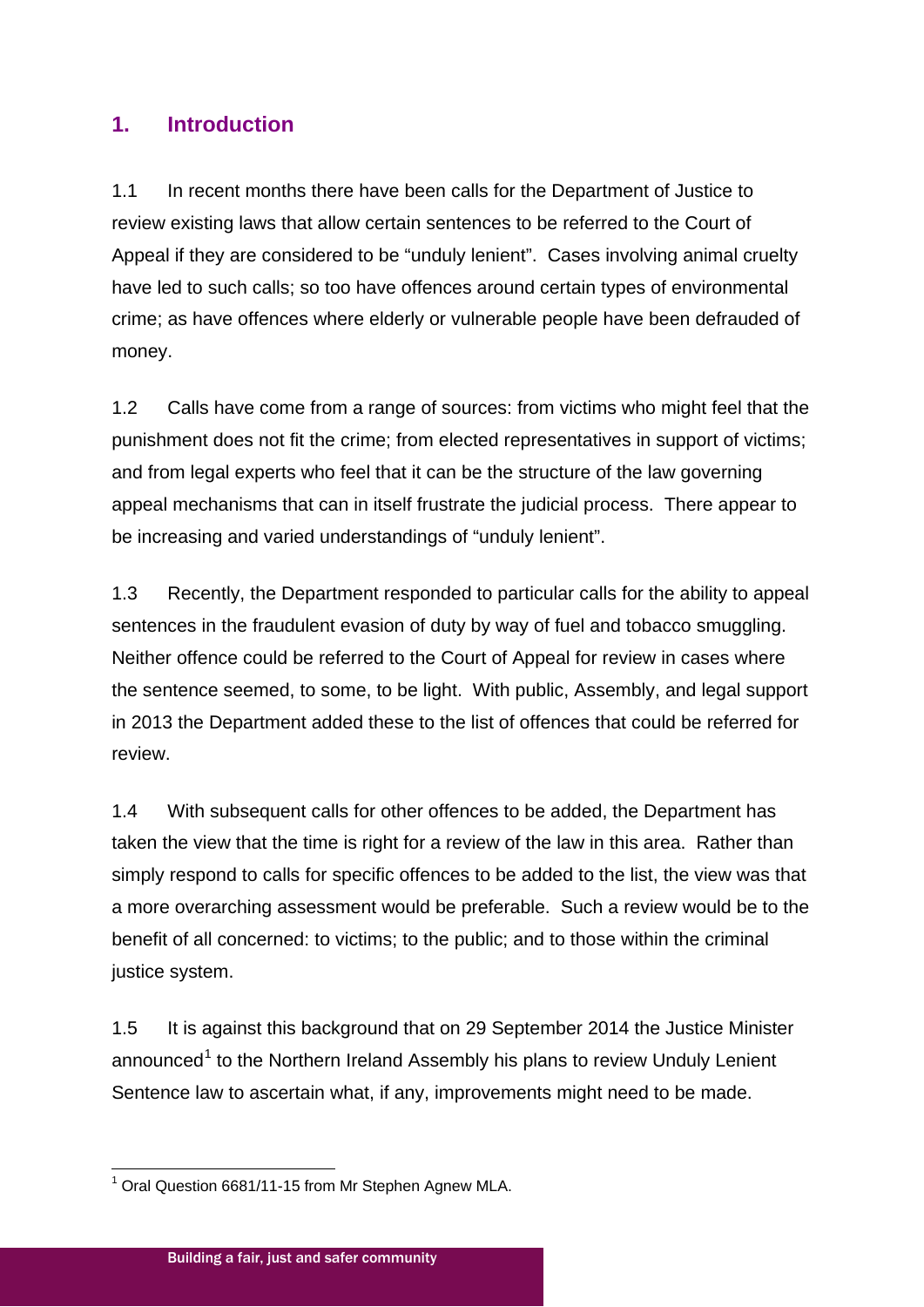## **2. The purpose of the review**

2.1 The purpose of the review is to consider the current legislation that provides for unduly lenient sentences to be reconsidered and to assess what improvements if any should be made. The legislation under review is Sections 35 and 36 of the Criminal Justice Act 1988 and the supporting Reviews of Sentences Orders (detailed later in this paper).

## Review Aims

- 2.2 The aim of the review is to provide a future regime that will:
	- a) Ensure that review powers and mechanisms are focused on the most appropriate cases;
	- b) Enhance confidence in the justice system;
	- c) Maintain separate independence in both the prosecution and sentencing processes; and
	- d) Provide a system that is deliverable and manageable within the justice process.

2.3 The Department is keen to deliver a future regime that meets each of these four aims.

#### Issues for consideration

- 2.4 The Department has identified six issues for consideration:
	- a) Is there a continuing need for reviews of sentencing law?
	- b) If so, what form should such a scheme take?
	- c) Is restructuring required?
	- d) Should there be a case filtering system?
	- e) What scope should a scheme have?
	- f) What case timetables should there be?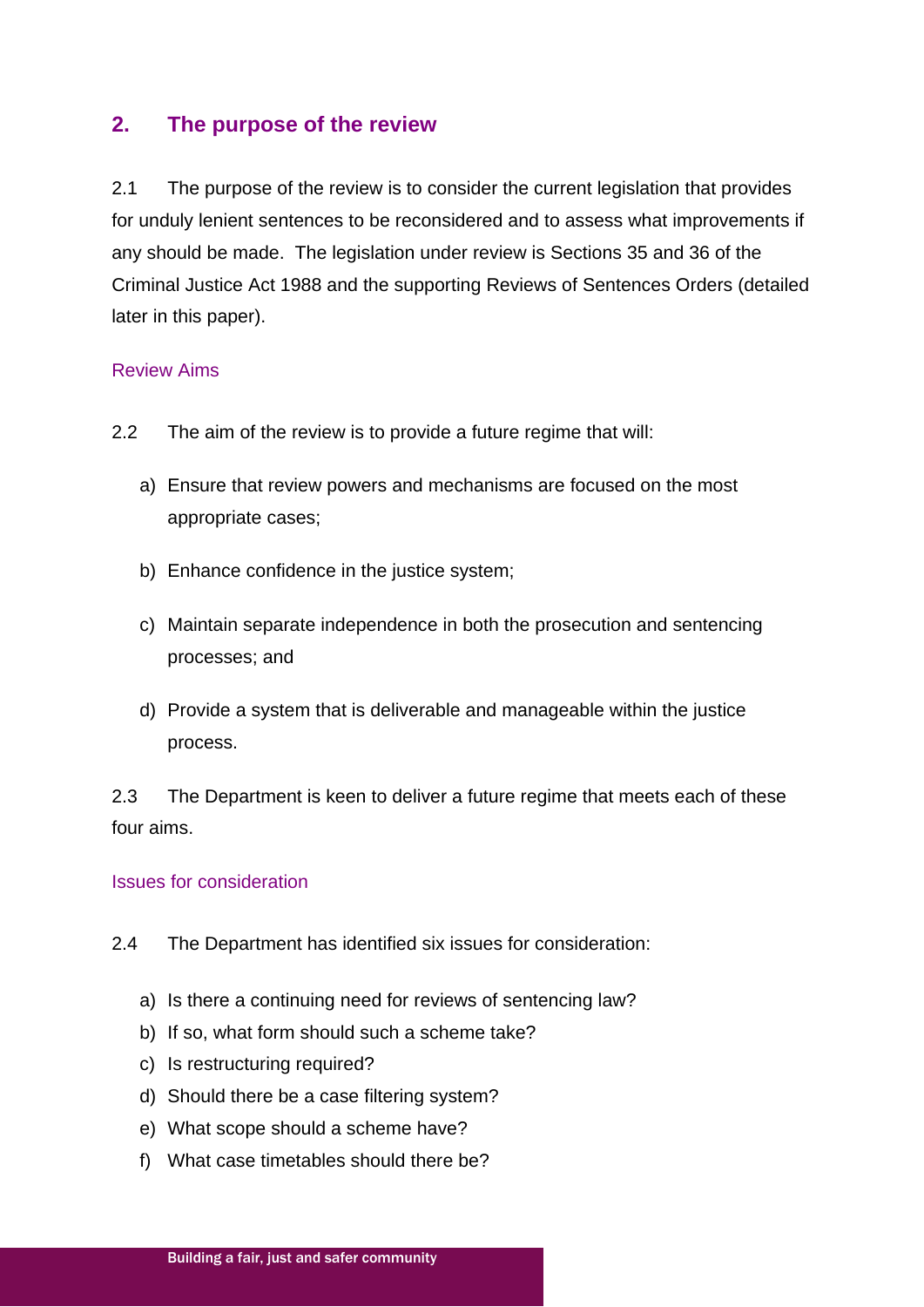2.5 Each of these issues is considered in turn and specific questions posed. Are the principles behind the current regime right? Does the scheme enhance confidence in the separate prosecution and sentencing processes? Does it adequately recognise judicial independence? Does the current structure assist or perhaps unintentionally obstruct the process? At a more practical level, is an offence-based model (as currently exists) the correct approach? Might a broader scheme be devised and are existing processes the most effective?

## The consultation

2.6 The remainder of this consultation paper is comprised of seven core sections.

- a) The context of the review.
- b) The current law.
- c) How the current law operates.
- d) The reasons for the current construction of the law.
- e) The law in other jurisdictions.
- f) Statistics on the use of review powers across jurisdictions.
- g) Consultation issues and questions.

2.7 It then describes the Department's approach to Equality Screening and advises on how to respond to the consultation.

2.8 Annex A provides the list of hybrid offences that can currently be referred for review. Along with all indictable offences, these provide the full list of referable offences.

2.9 Annex B provides a summary of the key questions asked throughout the consultation paper.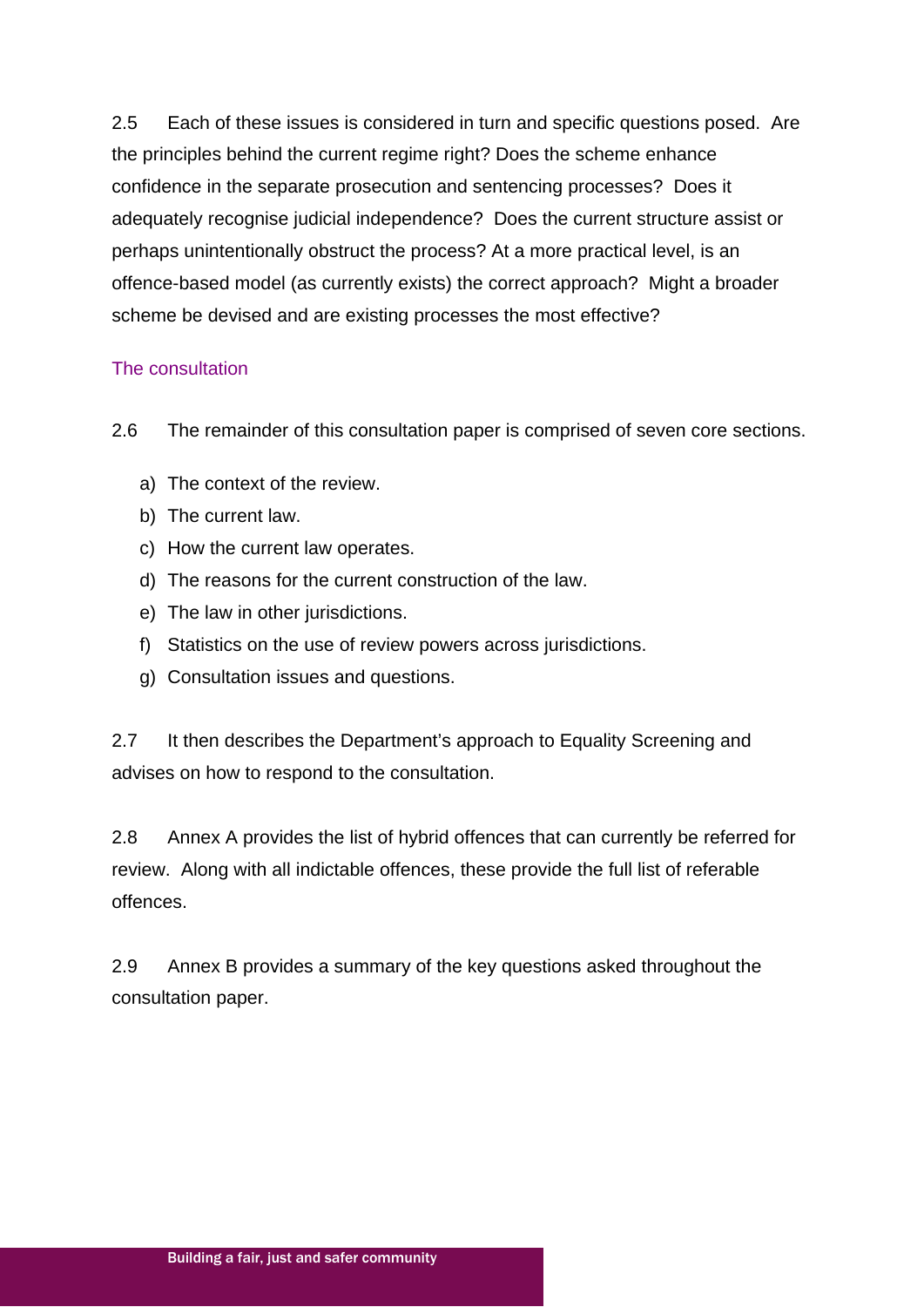# **3. The Context**

## Introduction

3.1 In conducting this review of unduly lenient sentencing law the Department is keen to place it in context: a context that is not a review of sentencing policy and practice or of the criminal justice system more generally. The context is therefore one in which the Department recognises the existing effectiveness of the justice system; the importance the system places on public confidence; and the work that is already underway in terms of responding to public interest.

3.2 The Department recognises the vital importance of independence in the both the prosecution and sentencing processes. The consultation is not a commentary on sentences that are imposed by courts or whether they should or should not be appealed by prosecutors. Such decisions are matters solely for the independent prosecuting and judicial authorities.

3.3 There is a view however that the current statutory provisions for undue leniency applications can in themselves obstruct the challenge process. And this is where the current review and consultation will, we trust, assist. The review is therefore about the procedures around making application for undue leniency should prosecutors take that view.

3.4 The Department therefore wishes the review to be seen in the context of what is currently done; prosecutorial independence; judicial independence; the importance of public confidence; and the issues that have been emerging.

## Court business

3.5 At the outset, it is worth setting the review in the context of sentencing and court business on the wider scale. A considerable amount of criminal court business goes through our courts every year without difficulty or challenge.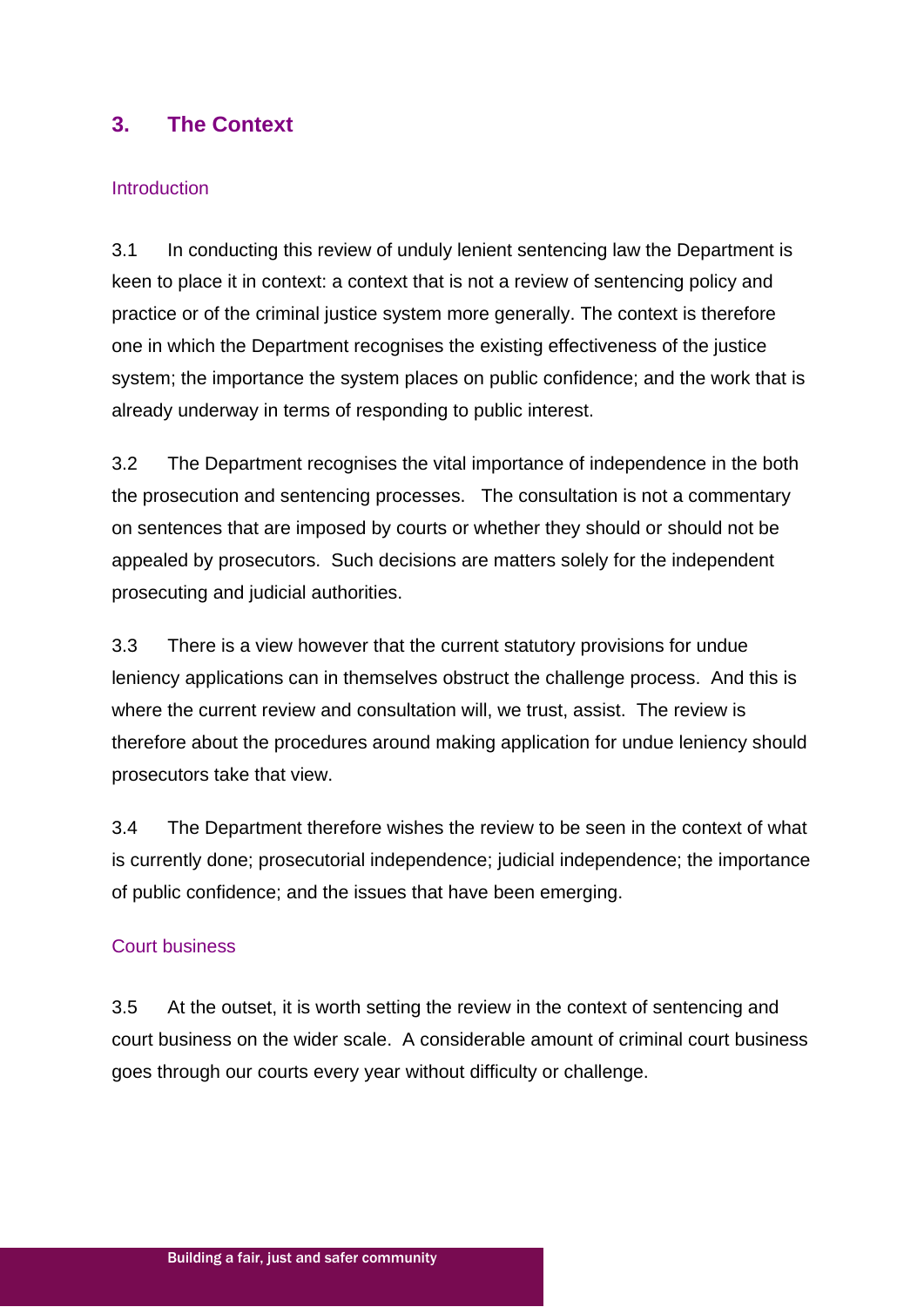3.6 Across Northern Ireland's courts, each year some 50,000 convictions are secured in Magistrates'/Youth and Crown Courts – 50,761 in total. $^2$  $^2$  The vast majority are Magistrates'/Youth Court cases – 48,170 in 2013 - compared to 2591 defendants in the Crown Court.

3.7 A very low number of those cases are subsequently appealed: 117 Crown Court cases in 2013 (around 5% of the 2013 disposals); and 4025 from Magistrates'/Youth Court cases (around 8% of 2013 figures). In overall terms a total percentage of 92% of sentences are accepted and uncontested. As a base measure, that high level of "non-appeal" should not be lost sight of and would in itself suggest a highly effective process. In practice it means that all involved in a case can be fairly sure of the outcome at the point the Court hands down the sentence.

## **Sentencing**

3.8 It is also worth setting the review in the context of the independence in the sentencing process and the factors that courts need to consider. It can be all too easy to comment on a particular sentence in the absence of the full facts of a case. When dealing with a case, the sentencing judge will consider a range of factors in terms of the victim of the crime, the situation in which the crime was committed, and the circumstances of the offender him/herself.

- a) In terms of the victim, their age, circumstances, vulnerability and the impact the crime has had on them and their lives will have a major bearing.
- b) In terms of the offender, their culpability and attitude; their previous record; alongside factors such as their age and character can all be relevant.
- c) In terms of the offence, the level of seriousness, violence or abuse of trust involved; the amount of pre-meditation and planning; and the motivation involved – was it motivated, for example, by hatred of any particular group of people – can all have a bearing.

<span id="page-5-0"></span><sup>&</sup>lt;sup>2</sup> Northern Ireland Courts and Tribunal Service: Judicial Statistics 2013: Tables C6, E4 and E7.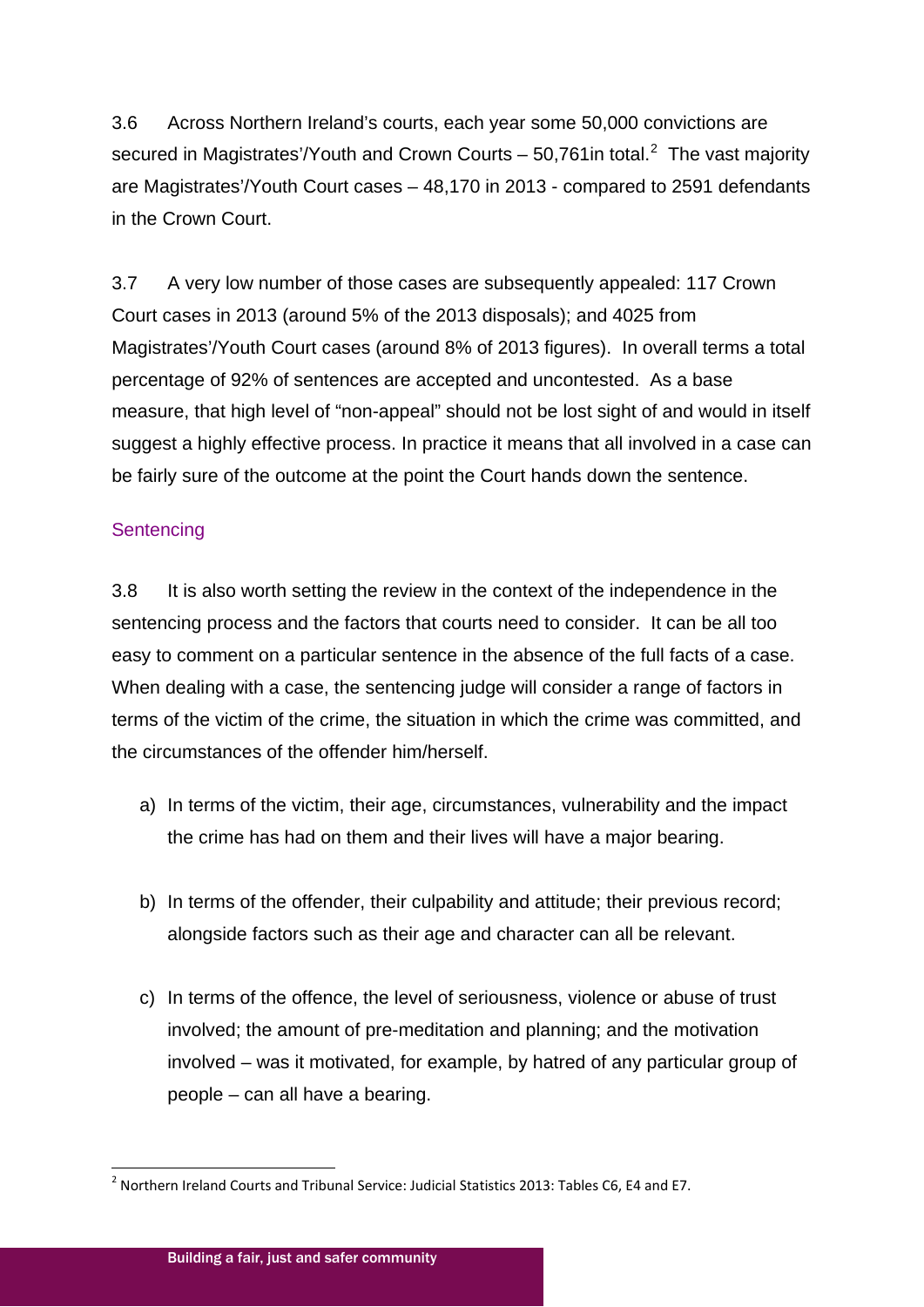3.9 The facts and circumstances of each and every case therefore have a crucial bearing on the sentence that is imposed.

3.10 The Department recognises these key features of sentencing and the independence of the judicial process. The current review is not about sentencing outcomes or the factors to be considered. It is a review of the process whereby certain cases can be further reviewed by way of unduly lenient sentences law if required.

## Criminal justice system initiatives

3.11 Alongside these aspects are two important confidence-building initiatives which seek to reflect increasing public interest in the criminal justice process. Through the work of the Lord Chief Justice's Sentencing Guidelines Group and the work of the Director of Public Prosecutions to publish key policy documents, the intention has been to increase public awareness and confidence in the court process.

3.12 In 2011, as part of his Programme of Action to enhance transparency and consistency in sentencing, the Lord Chief Justice established a Sentencing Group to oversee the development of sentencing guidelines. The Group is comprised of representatives from each tier of the criminal courts judiciary and chaired by a Lord Justice of Appeal and includes two lay members. A leading academic has already been appointed with the appointment of a representative of the views of victims anticipated in the near future.

3.13 The Public Prosecution Service has published a series of Prosecution Policy documents on topics such as serious sexual offences, domestic violence, hate crime as well as its Code for Prosecutors<sup>[3](#page-5-0)</sup>. It has also established a Victim and Witness Care Unit as a single point of contact to keep victims and witnesses fully informed of their case as it progresses through the justice process. Most pertinently it has also published its guidance on its role in unduly lenient sentence matters.

<span id="page-6-0"></span> $\frac{1}{3}$ 

[http://www.ppsni.gov.uk/Branches/PPSNI/PPSNI/Files/Documents/Code%20for%20Prosecutors/Code%20for](http://www.ppsni.gov.uk/Branches/PPSNI/PPSNI/Files/Documents/Code%20for%20Prosecutors/Code%20for%20Prosecutors%20Revised%202008%20FINAL.pdf) [%20Prosecutors%20Revised%202008%20FINAL.pdf](http://www.ppsni.gov.uk/Branches/PPSNI/PPSNI/Files/Documents/Code%20for%20Prosecutors/Code%20for%20Prosecutors%20Revised%202008%20FINAL.pdf)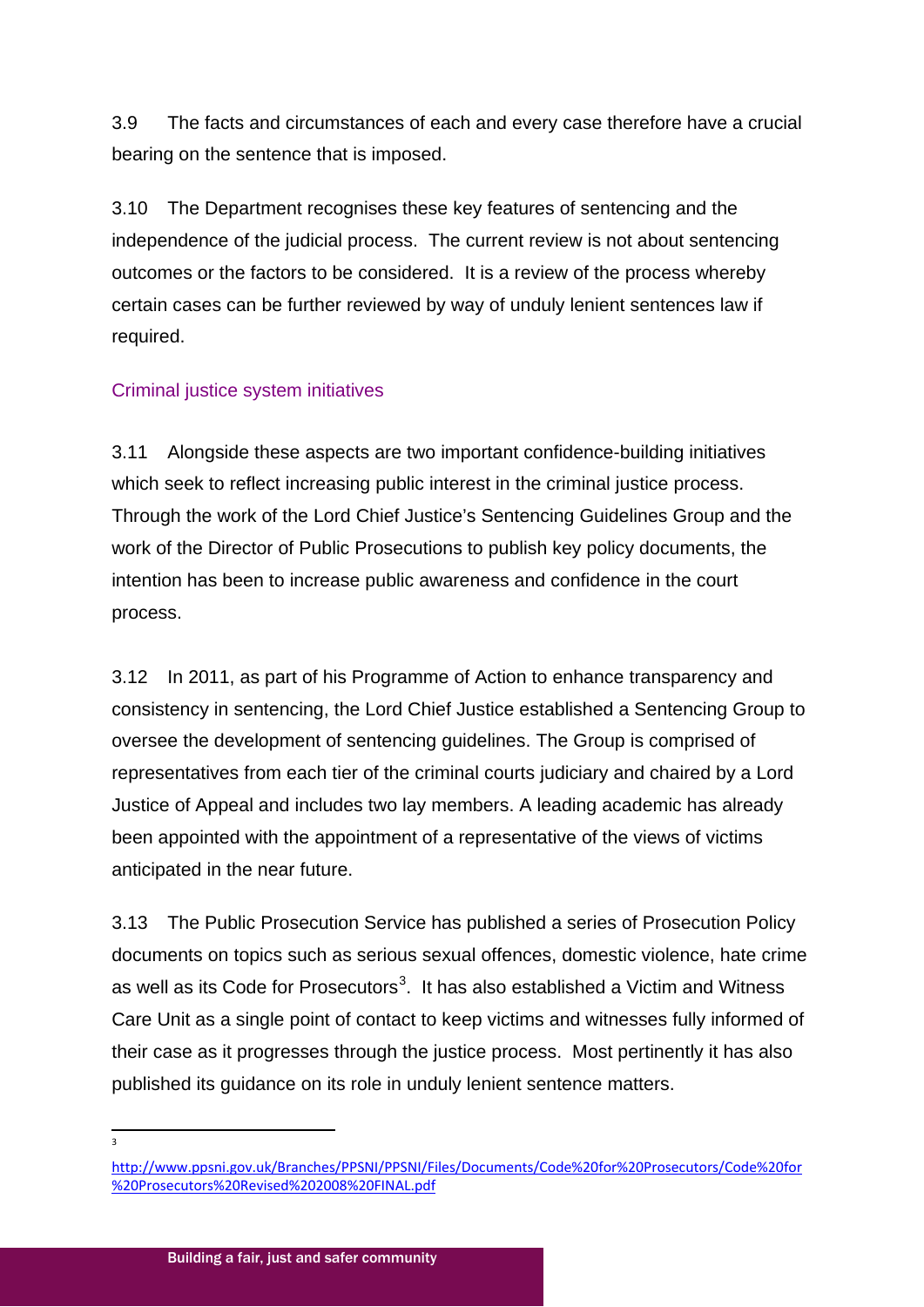3.14 The purpose of initiatives such as these is to enhance public confidence in the court process both in terms of consistency in sentencing and openness in the prosecution process.

## Public opinion

3.15 Alongside this work, the Department has been keen to measure and monitor public confidence in the justice system and for a number of years the Department has commissioned Crime Surveys to gauge public confidence in the justice system.

3.16 Research undertaken by the Department<sup>[4](#page-6-0)</sup> shows that just under  $60\%$  of adults in Northern Ireland see the criminal justice system as fair and 40% see it as effective in overall terms. Slightly lower levels were found when the person questioned had been a victim, witness or spectator in court (52% and 35% respectively). When looking specifically at sentencing and court disposals however, less than 30% of adults see the courts as being effective in giving punishments which fit the crime. When asked how the criminal justice system could increase its confidence rating, the most frequently cited answer was "tougher sentences" (34%).

3.17 Conducting these surveys over time is intended to smooth out the effects of any particular event or case that could unduly influence the underlying trend. There has however been a slight downward trend in confidence levels in more recent research. This may be a feature of a number of factors: with the devolution of justice powers, an increased public commentary on the work of the courts; higher levels of public expectation and explanation in an increasingly media and social-media friendly world; and perhaps more recently perhaps, a pattern of certain types of case that attract particular public interest and concern.

3.18 Sentencing in recent animal welfare cases, for example, has touched a particular cord – to the extent that a separate review of the implementation of the Welfare of Animals Act (NI) 2012 is underway<sup>[5](#page-7-0)</sup> and due to report in January 2015.

 $4$  Perceptions of Policing, Justice and Organised Crime: 2011/12 and 2012/13 Northern Ireland Crime Surveys: Department of Justice Research and Information Bulletin 7/2014.

<span id="page-7-1"></span><span id="page-7-0"></span><sup>5</sup> <http://www.dardni.gov.uk/review-implementation-welfare-animals-act-2011.doc>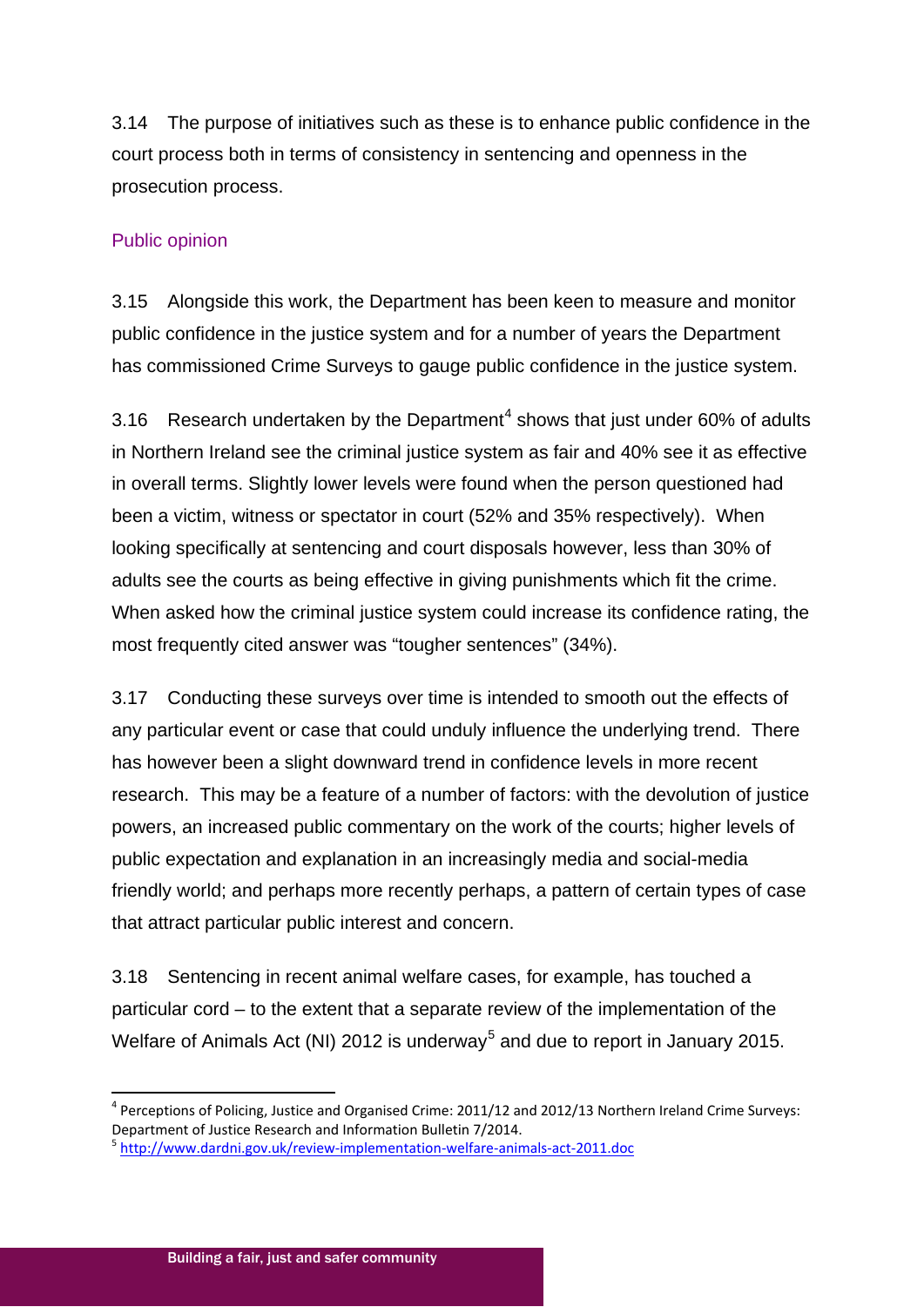Penalties being imposed for environmental damage alongside the profits available to those being penalised are another example. Cases where vulnerable people may have been defrauded out of savings that far exceed any fine available have also occurred is a third. These have served to bring concerns about unduly lenient sentencing powers into the public eye.

3.19 Whilst the sentences available to the court itself are also a factor, the absence of an ability to refer an undue leniency matter to a higher court can be obstructive. And it can be obstructive both to prosecutors and to the Court of Appeal itself which might welcome the opportunity to establish case authority.

## Powers of referral

3.20 One other, rather different contextual aspect, relates to a specific feature of the unduly lenient sentences scheme: that of who has the power to refer cases to the Court of Appeal. It will be important at the outset of this consultation paper for consultees to be aware of one aspect of the law that will not be within the scope of the review.

3.21 The power to refer a sentence to the Court of Appeal in Northern Ireland currently sits with the Director of Public Prosecutions. It was previously vested in the Attorney General and on the devolution of justice powers to the Northern Ireland Assembly in April 2010 the power of referral was transferred from the Attorney to the Director. For the purposes of the unduly lenient sentence review, that position is not being proposed for change.

3.22 Responsibility for referral to the Court of Appeal of sentences which may be unduly lenient is part of a wider review of the governance and accountability of the PPS<sup>[6](#page-7-1)</sup>. As such, this review on unduly lenient sentencing powers is not considering those wider issues. The ULS review is therefore focused solely on the scope and content of the current scheme.

<span id="page-8-0"></span>3.23 It is against this background that the Department is reviewing the law on "unduly lenient sentencing" powers.

 <sup>6</sup> Governance and Accountability of the Public Prosecution Service: a Consultation Paper: Department of Justice February 2012.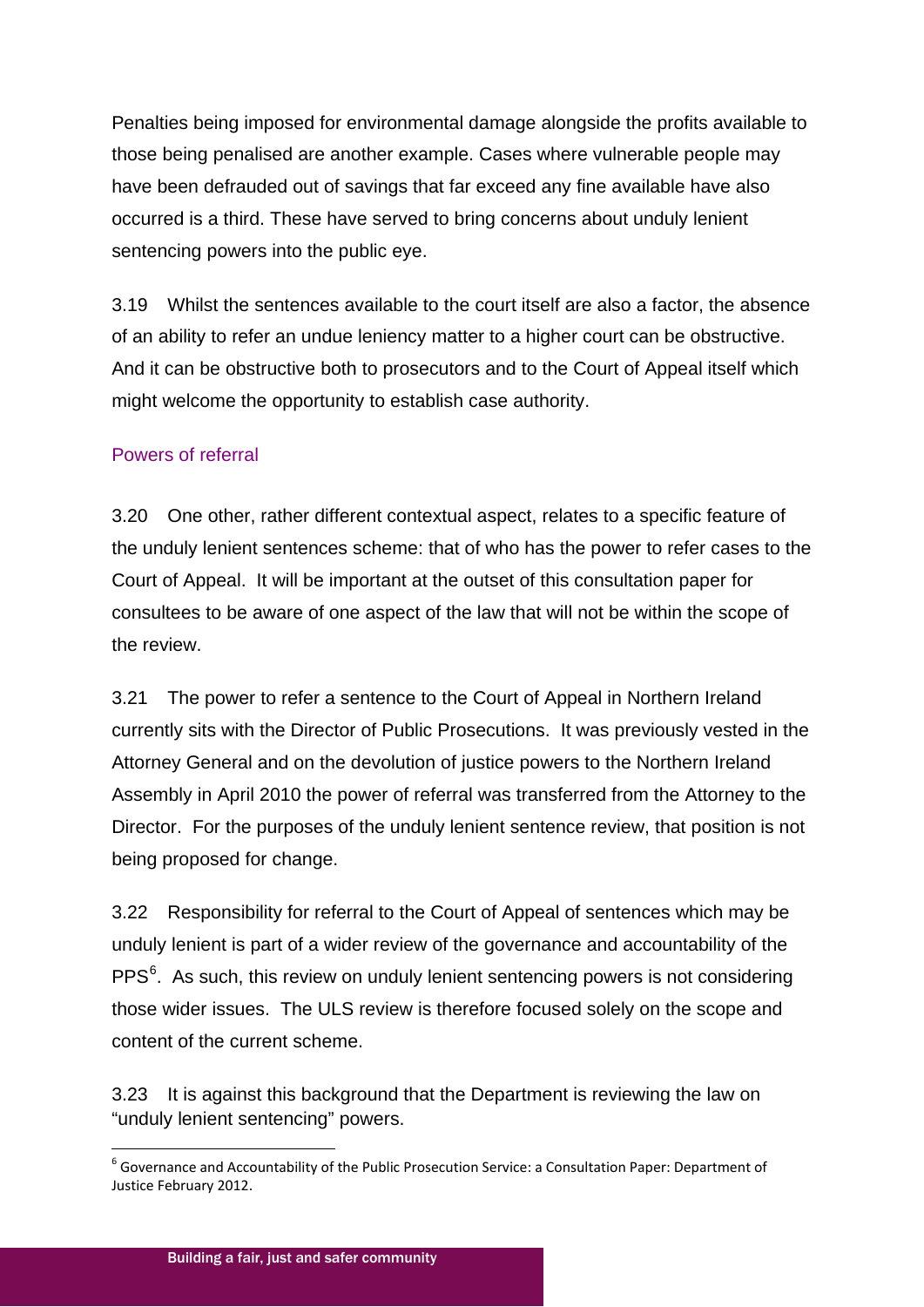## **4. The current law**

4.1 Consultees may find a brief overview of the current law helpful. The Department would wish to stress that this is only a summary and that readers will wish to study for themselves the detail of the specific statutory provisions identified.

## The Director of Public Prosecutions

4.2 Currently, in certain specified circumstances, if the Director of Public Prosecutions thinks that a sentence imposed by the Crown Court is unduly lenient, the law allows him to refer the case to the Court of Appeal for review. Sections 35 and 36 of the Criminal Justice Act 1988 provide for certain cases to be so referable if it appears to the Director that a sentence has been unduly lenient.

4.3 The Director's power of referral has particular limitations. Cases must have been heard in the Crown Court – sentences in Magistrates' Court cases cannot be appealed in this way - and leave of the Court of Appeal must have been sought before it can be referred. Referral is therefore not automatic.

## Types of case

- 4.4 Cases that are heard in the Crown Court are defined in two ways.
	- a) Firstly, all offences that are triable on indictment that is, serious crimes that only the Crown Court can deal with. Examples might be murder, rape and other serious sexual and violent crimes.
	- b) And secondly, cases that are "tri-able either way" or "hybrid" but which are also heard in the Crown Court (see 4.6 and 4.7 below).

4.5 The key is that in both scenarios, to come within the scope of the regime, cases must have been sufficiently serious to have been heard in the Crown Court.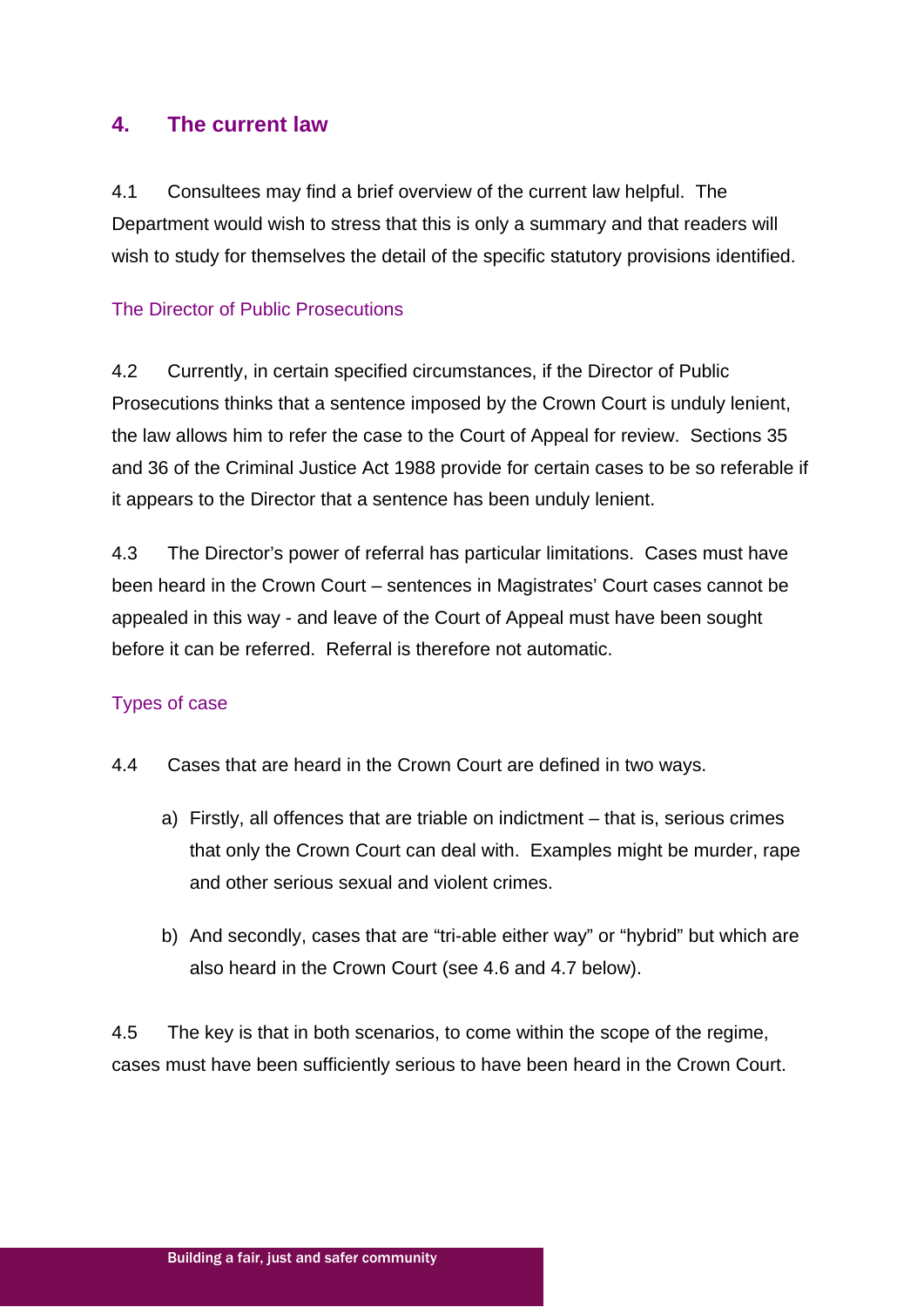## Tri-able either way<sup> $7$ </sup> offences that are referable

4.6 An offence "tri-able either way" is one that can be heard in either a Magistrates (with a lesser penalty available) or a Crown Court (with higher penalties available) – as defined in the Criminal Justice Act 1988 "an offence punishable on conviction on indictment or on summary conviction (s. 35(9))". It will have been for the prosecution to consider whether or not such cases should be presented to the Crown Court or not, based on the seriousness of the offence.

4.7 Even then, not all hybrid offences are referable. Across the full NI statute book there are 1,763 such "hybrid" offences in total specified in law, of which 1,067 have been in active use. Rather than bring them all within the scope of the referral provisions, separate statutory orders – known as Criminal Justice Act 1988 (Reviews of Sentencing) Orders (Northern Ireland) – provide specific lists of referable hybrid offences.

## The Reviews of Sentencing Orders

4.[8](#page-10-0) There are currently four extant Orders<sup>8</sup>: the 1996 Order which lists four offences; the 2006 Order which lists 29 offences; the 2011 Order which lists 17 offences – many of which parallel the 2006 Order in light of changes to sexual offences law; and the 2013 Order which lists two offences. In total 52 hybrid offences are listed across the four Orders. A consolidated list is provided at Annex A.

4.9 It is worth noting that there are also a handful of offences which are normally tried in a Magistrates Court but can be tried on indictment if two conditions are satisfied:

a) where the offence could attract a penalty of over six months imprisonment (by and large the Magistrates' Court is limited to six months); and

 $7$  "Tri-able either way" is a term used in E&W law and is not used in Northern Ireland where "hybrid offence" is sometimes used. For the purposes of this consultation the term "hybrid" will be adopted.

<span id="page-10-0"></span><sup>8</sup> The Criminal Justice Act (Reviews of Sentencing) Order (Northern Ireland) 1996 (S.R. 40);

<span id="page-10-1"></span>The Criminal Justice Act (Reviews of Sentencing) Order (Northern Ireland) 2006 (S.R. 1116); The Criminal Justice Act (Reviews of Sentencing) Order (Northern Ireland) 2011 (S.R. 428); The Criminal Justice Act (Reviews of Sentencing) Order (Northern Ireland) 2013 (S.R. 249);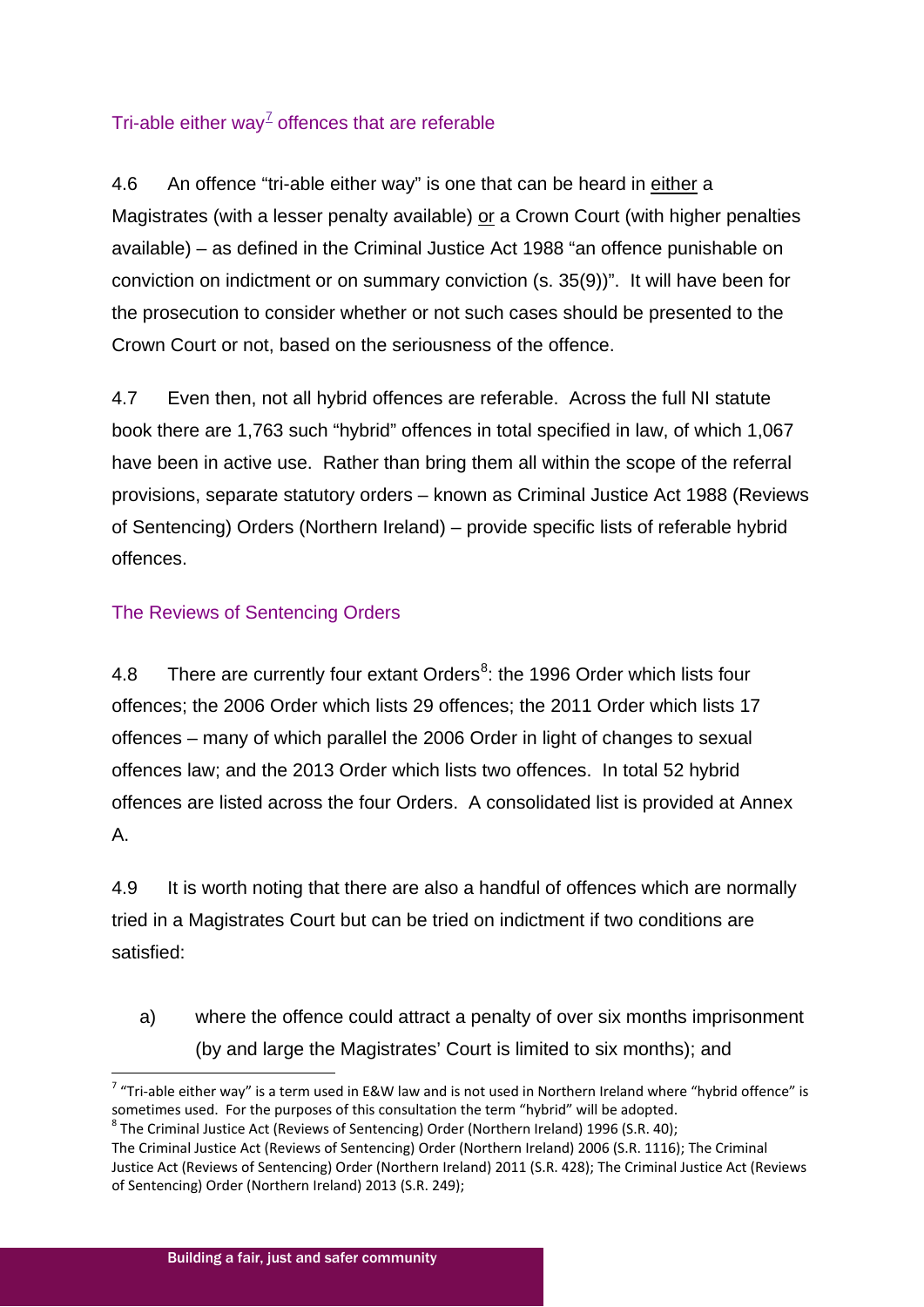b) where the defendant has elected to be tried on indictment. (Article 29 of the Magistrates' Courts (NI) Order 1981 sets out the conditions.)

4.10 It is important to note however that election for trial by the defendant and trial in the Crown Court does not automatically make these cases referable for unduly lenient sentencing purposes. Any such offence would still have to have been specified in a Reviews of Sentencing Order.

## What offences are not listed?

4.11 The fact that so many hybrid offences are not listed for unduly lenient purposes is often commented upon - not simply on the sheer numbers involved but more often on the types of offence that are not listed. It has been observed, for example, how few hybrid offences of violence are listed. Similarly there are also many sexual offences that are hybrid and not listed: sexual assault under Article 7 of the Sexual Offences (NI) Order 2008 would be one example.

## The Court of Appeal

4.12 When a case has been given leave to appeal and is subsequently considered by the Court of Appeal, the Court can quash any sentence passed on the person in the original proceedings and in place of it pass such sentence as the Court thinks appropriate. In re-sentencing, the Court of Appeal can only impose a sentence within the powers that were available to the originating court.

4.13 Where the Court of Appeal has concluded its review, with its leave the Director of Public Prosecutions or the person to whom the sentence applies can further refer the case on a point of law to the Supreme Court for its opinion. The Supreme Court can remit the case to the Court of Appeal or deal with it itself by exercising the powers of the Court of Appeal.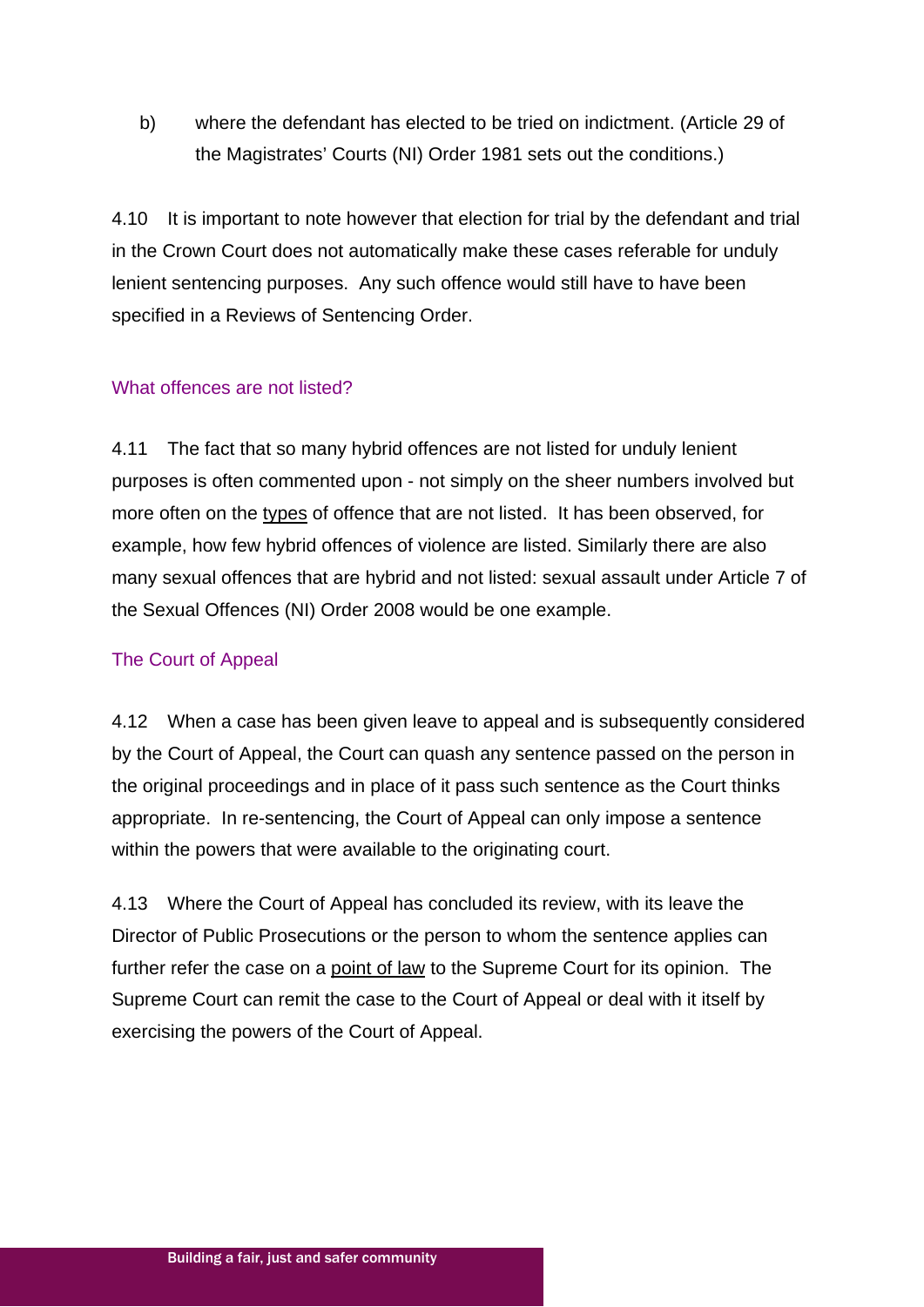## **5. How the law operates**

#### The role of the Director of Public Prosecutions

5.1 Under the legislation, referral to the Court of Appeal in cases where a sentence might be considered unduly lenient is a matter specifically for the Director of Public Prosecutions. The Director personally considers any such cases for referral to the Court of Appeal. Under the law any application to review a sentence must be made within 28 days from the day when the sentence was imposed.

5.2 In assessing whether or not to initiate an unduly lenient referral, the DPP or his senior staff, or on the advice of the prosecuting counsel engaged in the case, will consider the case. The DPP can also consider referral where interested parties contact the PPS concerning the sentence. Interested parties include victims, their families or their representatives including MPs or MLAs. Media interest in a case could also draw a case to the DPP's attention for consideration. Public interest is not, of course, the determining factor for a referral.

#### When is a sentence unduly lenient?

5.3 Section 36(2) of the 1988 Act provides the definition of unduly lenient. It states that without prejudice to the Director of Public Prosecutions' considerations of a case, undue leniency occurs if it appears to the Director that the judge in a case erred in law as to his powers of sentencing or failed to impose certain mandatory sentences as required by law.

5.4 Both the Public Prosecution Service and the Crown Prosecution Service for E&W (CPS) Guidance's on unduly lenient sentencing are helpful in further explaining the law.

5.5 The CPS Guidance states that there must have been some error in principle in the judge's sentence such that in the absence of the sentence being altered by the Court, public confidence would be damaged. The court should only grant leave in exceptional circumstances and not in borderline cases.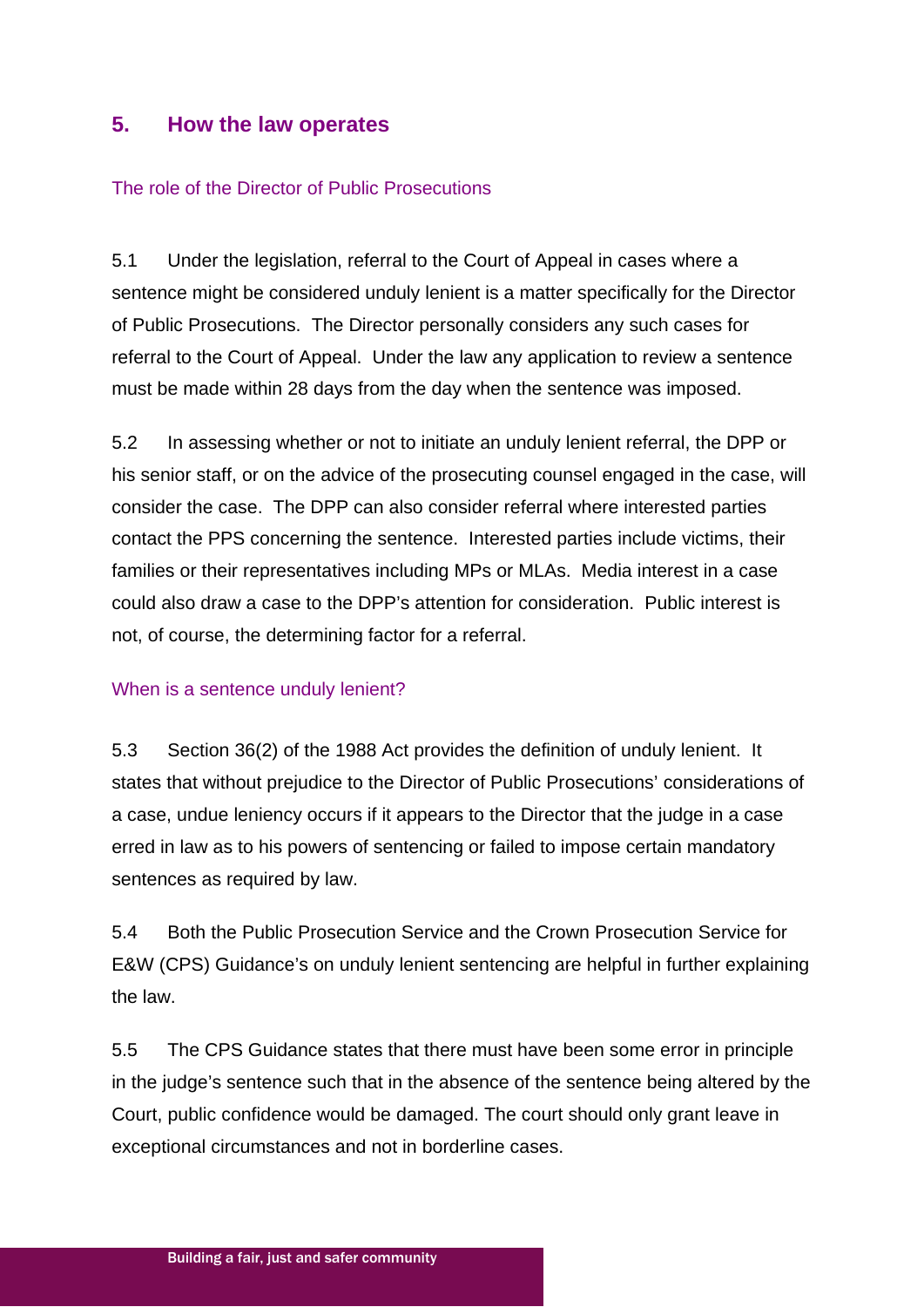5.6 The PPS Guidance states that the Court of Appeal has held that an unduly lenient sentence is one that falls outside the range of sentence that a judge, taking into consideration all relevant factors, and having regard to sentencing guidance, could reasonably consider appropriate.

5.7 In other words, across both pieces, referral must be not be a matter of routine, and the sentence must not just be lenient but must be unduly lenient. These key concepts are returned to more fully later in the consultation paper.

## Multiple sentences

5.8 Another point of detail as to how the current law operates provides that if one sentence from a multiple sentence case is referred for undue leniency, then all the sentences involved can be reconsidered – even if the others would not in themselves have been referable. The multiple sentences however must have been passed on the same day or, if passed on different days, the court must have stated that it was treating them as one sentence.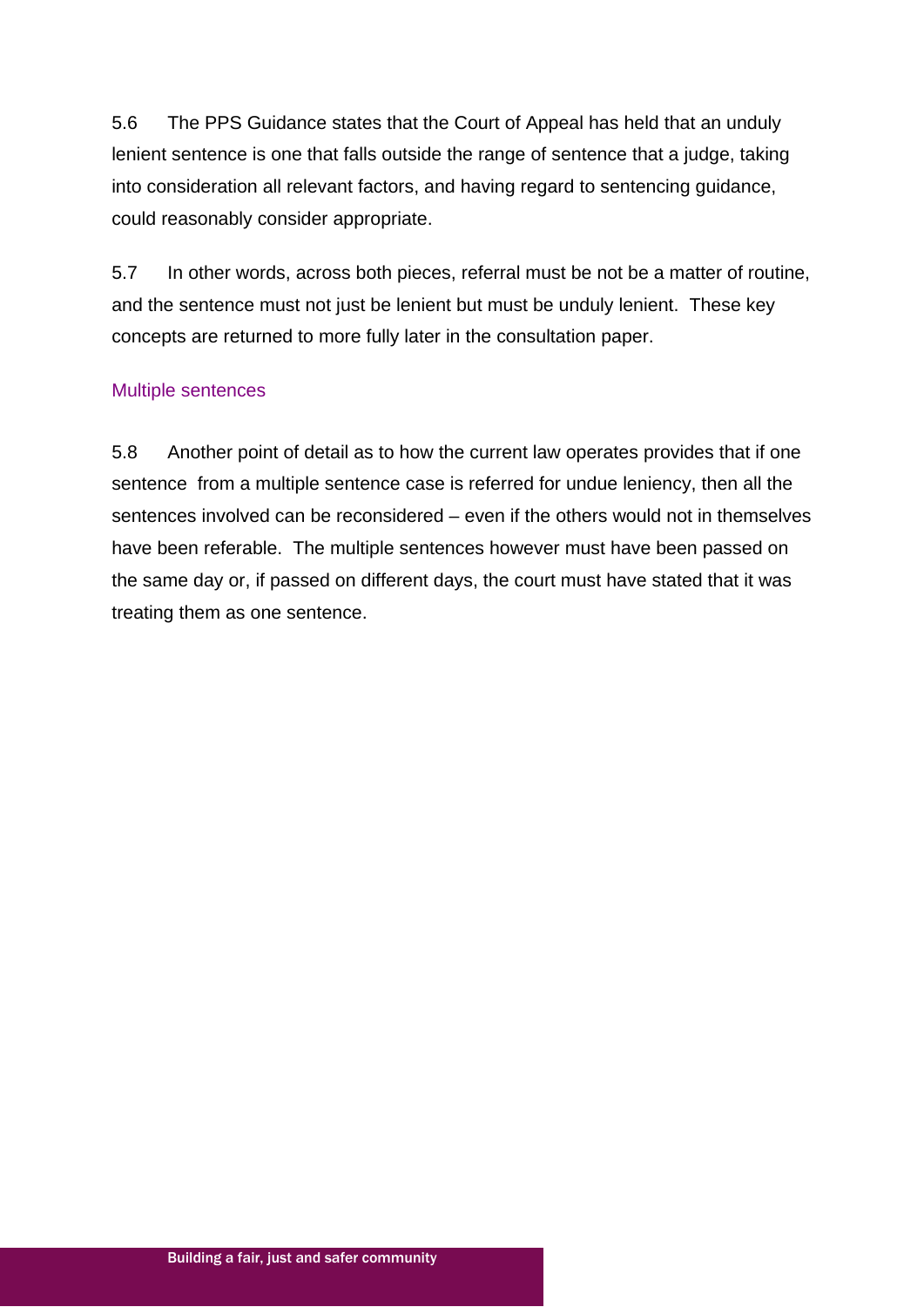## **6. The reasons for the current law**

6.1 The key features of the current unduly lenient sentence regime are therefore the restrictions on the types of case that can be reviewed; the filters in place; and the timetable within which cases must be referred. It may be helpful to review the reasoning behind the current provisions.

## Case restrictions

6.2 As illustrated, the types of case that come within the current regime are limited to indictable only and specifically listed hybrid offences and where there has been an error of principle in the judge's sentence. Therefore only the more serious crimes are referable where there may have been an error in principle.

- 6.3 The reasoning behind this construction is four-fold.
	- a) Firstly, it was considered important to focus on serious cases of particular public concern rather than have every possible offence open for referral to the Court of Appeal.
	- b) Secondly, by focusing on cases that involve errors in principle, that would ensure that judicial discretion in sentencing in the full knowledge of the facts of a case, would be maintained. It should not be the case that a sentence would be referable simply on the grounds of a disagreement in judgment but that something more fundamental should be at stake.
	- c) Thirdly, there is the element of delivering a manageable regime that neither overburdens the DPP with cases to consider, nor which results in a heavy Court of Appeal caseload of unmeritorious cases.
	- d) Finally, under-pinning all of these factors is the issue of public confidence in the judicial system.

6.4 An overall regime that did not provide clarity for both the victim and offender could result in regular and routine challenge that would undermine public confidence.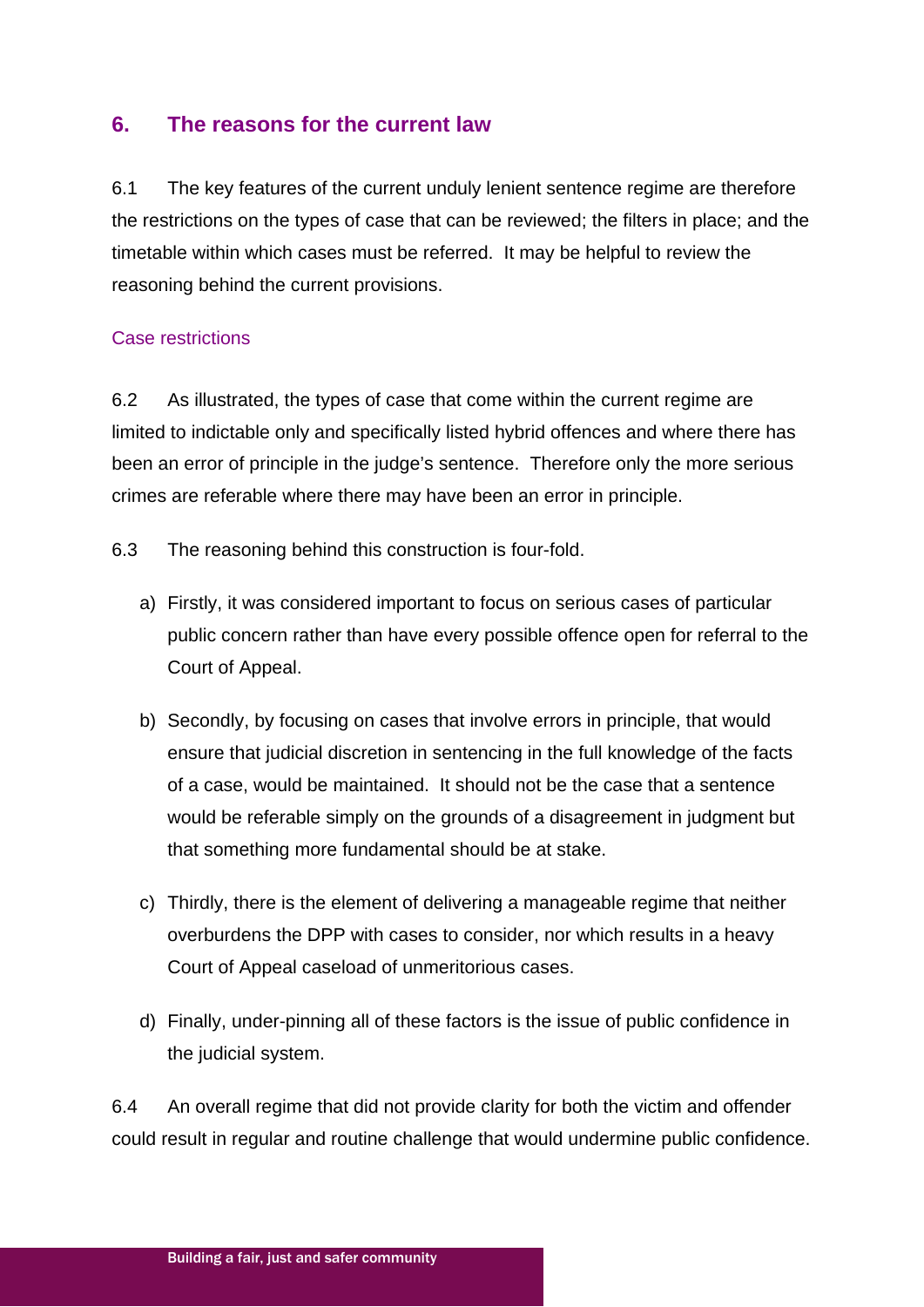## Procedural Filters

6.5 Two procedural filters currently exist: the role played by the Director of Public Prosecutions (DPP); and the requirement for leave of the Court of Appeal to have a case re-considered.

## The DPP

6.6 As previously illustrated, cases can only be referred to the Court of Appeal by the Director of Public Prosecutions. This is a function which the DPP personally performs and is one to which the DPP attaches considerable importance. Any case being considered for referral by his Office requires his personal consideration and approval.

6.7 Cases are examined very carefully by the DPP, taking into account the full facts and circumstances of the case and considering the proper concerns of the victim or family. The prosecutors who appeared in the case are consulted and independent legal advice can be taken from a barrister who has not been involved previously in the case.

6.8 The reason for this approach is to ensure that decisions to take a case to the Court of Appeal are not taken lightly; are objective; and that the full facts of a case are fully considered.

## The Court of Appeal

6.9 Even after the DPP has considered a case for referral, if his view is that the case is to be pursued, it still requires the leave of the Court of Appeal for it to be considered by the Court itself. Appeals from the Crown Court require leave to appeal except for certain non-jury trial cases. The purpose is to ensure that only the most appropriate cases move to review by the most senior criminal court in the jurisdiction.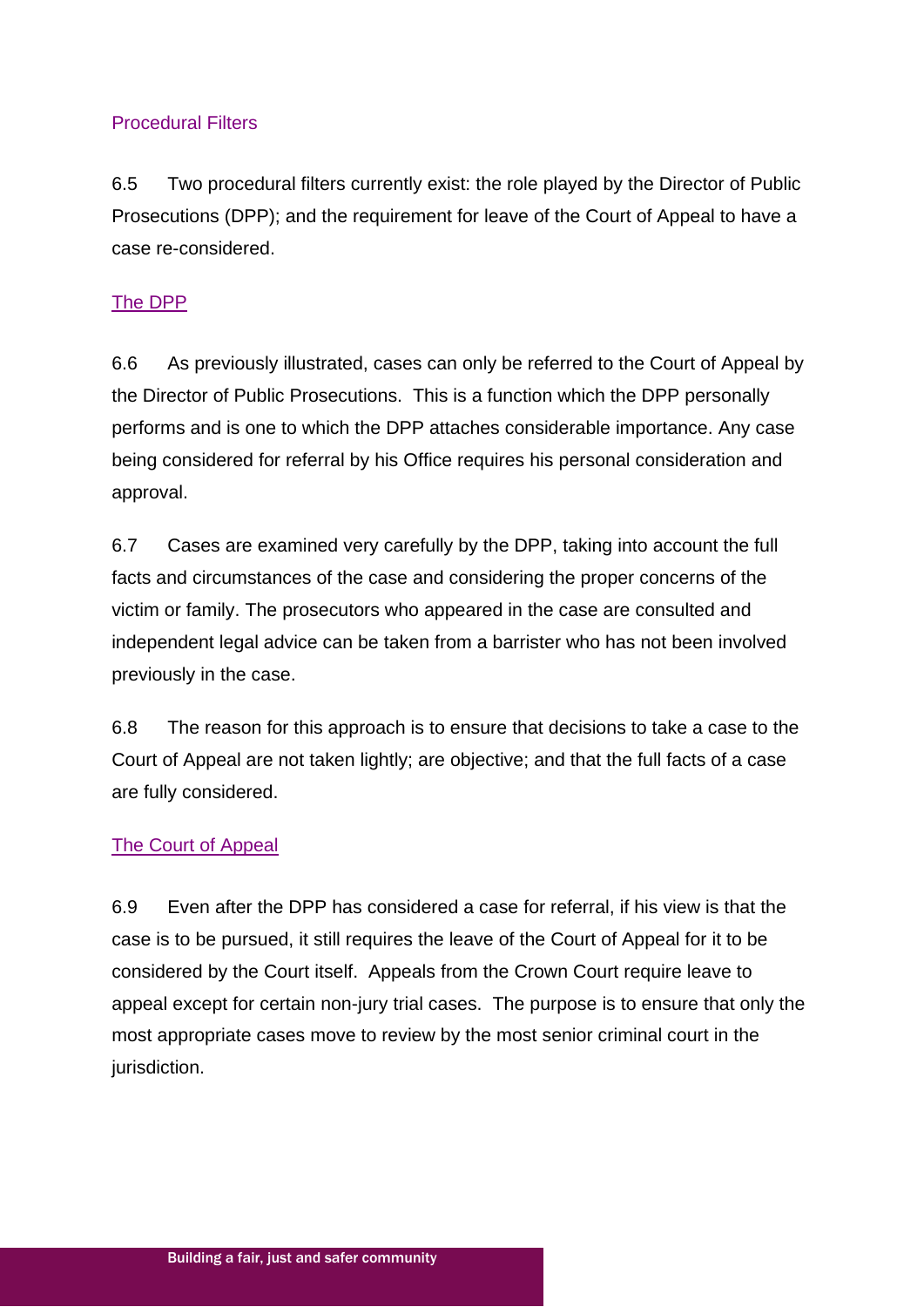## **Timetables**

6.10 Currently the law requires that a referral by the DPP to the Court of Appeal must be made within 28 days of sentence. The 28 day time limit is absolute and there are no powers to extend it or to apply for leave "out of time".

6.11 The reasoning for the 28 day rule is three-fold:

- a) Firstly, it mirrors the period within which a defendant must lodge his/her appeal – though an offender can still seek an extension of time to appeal;
- b) secondly, it has the effect of ensuring that a case is reviewed promptly when the facts and issues are fresh; and
- c) thirdly, it provides prompt clarity for both the victim and the offender.

6.12 Both the victim must know promptly if a sentence is final or can be challenged and the offender must have some certainty in the penalty he/she has had imposed.

6.13 Across each of these topics: the types of case that can be reviewed; the filters in place; and the timetable within which cases must be referred, issues arise which will form part of this consultation exercise.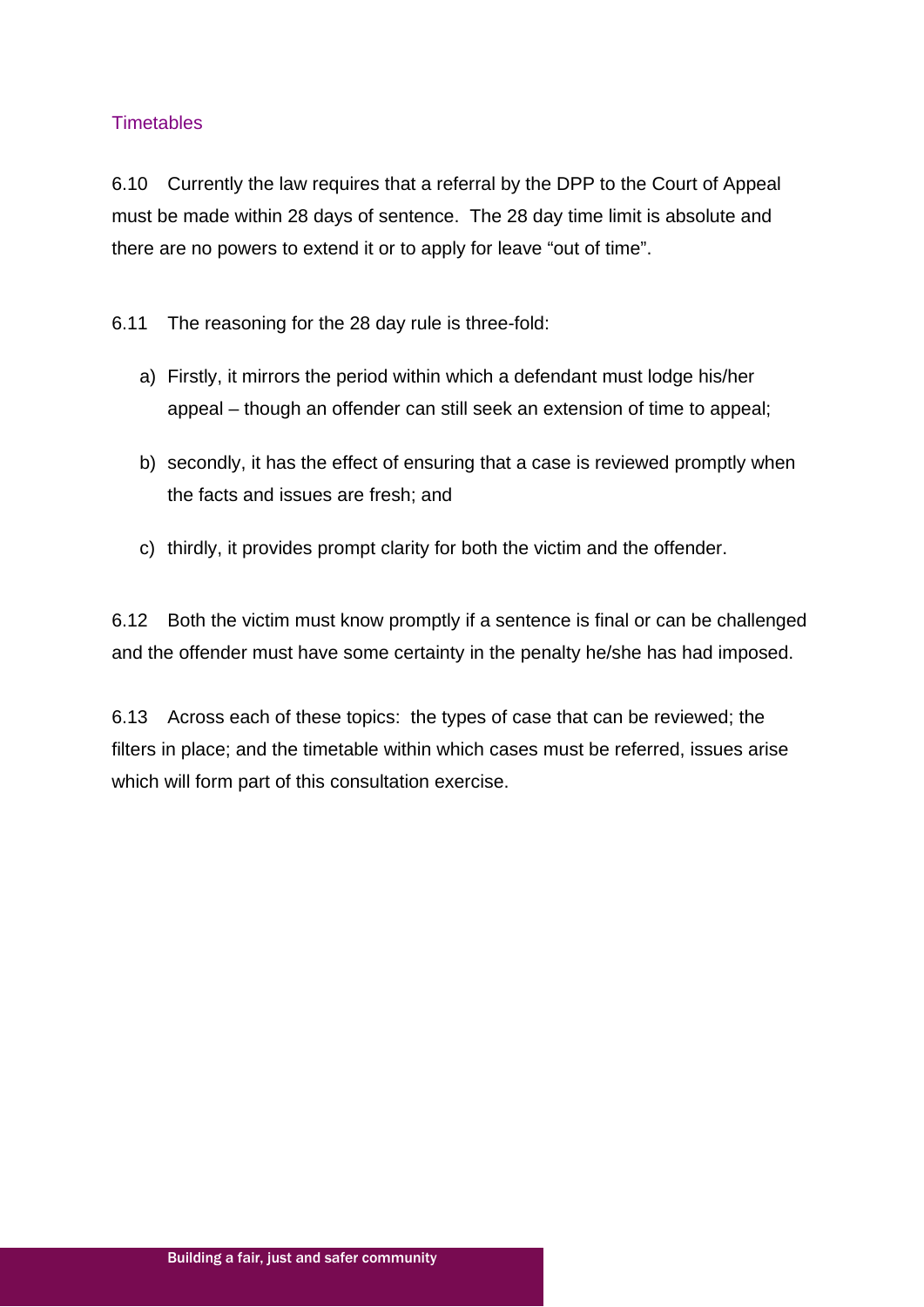# **7. Other jurisdictions**

7.1 To assist the review of the law in Northern Ireland, consultees may find a short overview of similar provisions from other jurisdictions to be helpful. Again it is worth stressing that what follows are brief synopses of legislation and should not be taken as fully comprehensive or legally authoritative.

## England and Wales

7.2 The law on unduly lenient sentencing is essentially the same as that in Northern Ireland. The same parent Act, the Criminal Justice Act 1988, applies in both jurisdictions and, until recently, the same has been true for the list of hybrid offences. The devolution of justice powers has led to the Justice Minister adding two offences to the Northern Ireland list that have not been applied in England and Wales. Those offences relate to the fraudulent evasion of duty under section 170 of the Customs and Excise Management Act 1979 and products specified in the Tobacco Products Duty Act 1979.

## **Scotland**

7.3 For Scotland, provisions allowing appeals against an unduly lenient sentence are contained in the Criminal Procedure (Scotland) Act 1995 as amended.

7.4 Section 108 provides for the Lord Advocate – in effect the Scottish equivalent of the Director of Public Prosecutions – to bring proceedings where a conviction on indictment is involved. In Scotland there is no requirement for leave of the Court to lodge an appeal.

7.5 Section 175 of the 1995 Act provides for appeals in summary proceedings which are then specified in a statutory order and which can be brought by the prosecutor in the proceedings (subject to the consideration of the Lord Advocate).

7.6 This is a different approach to both E&W and Northern Ireland (and also to the Republic of Ireland see below) in that cases in summary proceedings can be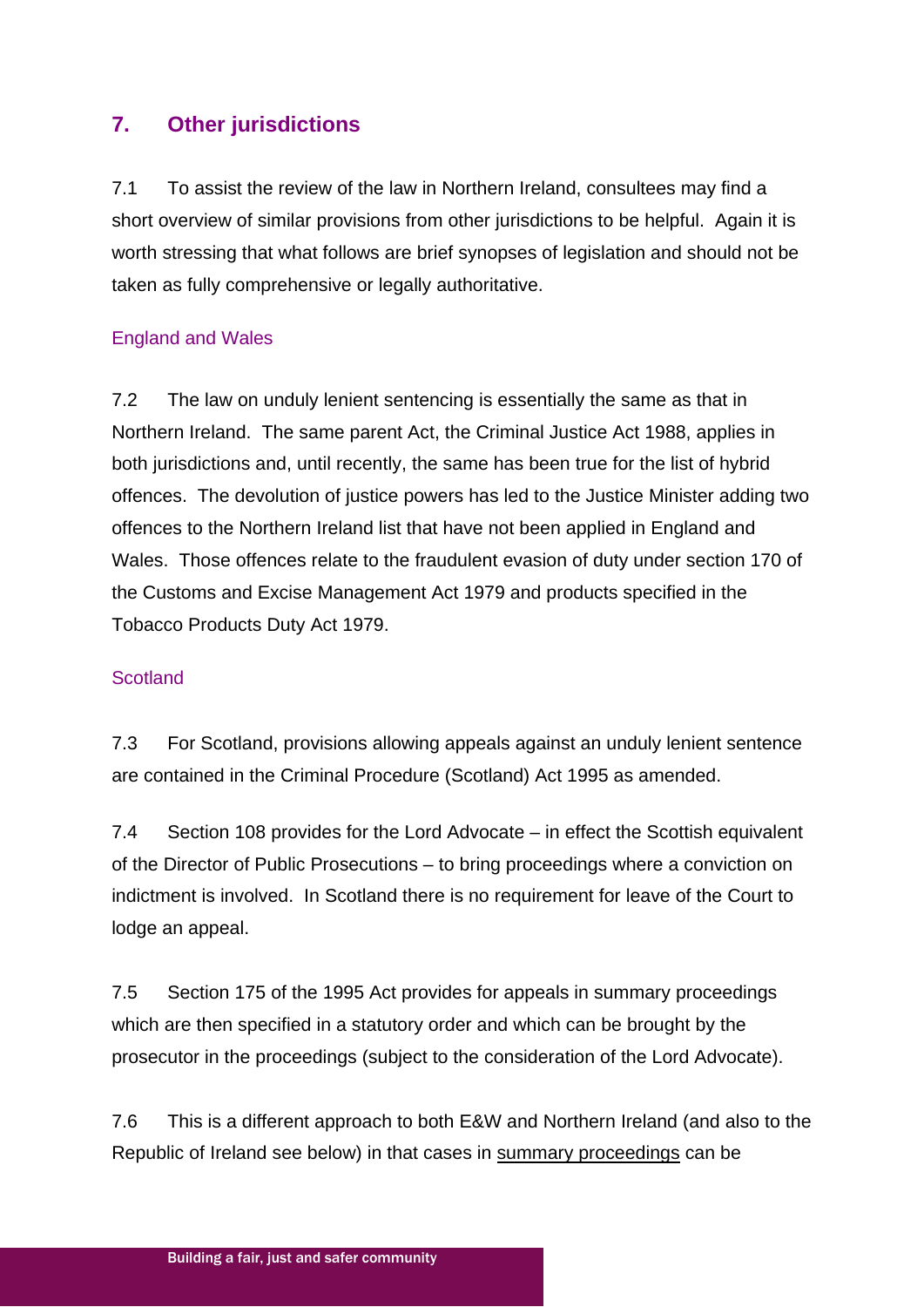appealed – though similar to the E&W/NI approach, a list of cases made by statutory Order restricts the scope.

7.7 The Scottish approach to case specification is by class of case rather than by way of individually specified offences. Case specification is by statutory Order with only one such Order having been made in 1996. The Prosecutor's Right of Appeal in Summary Proceedings (Scotland) Order 1996 adopts a broad approach to the class of case by specifying those cases where:

a) a sentence has been passed; or

- b) an order deferring sentence is made; or
- c) the person is admonished or discharged absolutely.

7.8 Across both court tiers the Scottish law then applies grounds to the model on which each particular sentence can be challenged. Some sentences can be challenged on grounds of undue leniency; others on the grounds that they were inappropriate.

7.9 Appeals on grounds of undue leniency apply to sentences on conviction; admonitions; absolute discharges; the making of drug treatment and testing orders; and sentence deferrals.

7.10 Appeals on grounds of inappropriateness apply to decisions *not to make*: supervised release orders; non-harassment orders; confiscation orders; publicity orders; remediation orders; and the decision to defer a sentence. A decision to remit a case to the Principal Reporter for a Children's Hearing can also be challenged as inappropriate.

## Republic of Ireland

7.11 The law on unduly lenient sentencing in the Republic of Ireland is provided by the Criminal Justice Act 1993 as amended by the Criminal Justice Act 2006.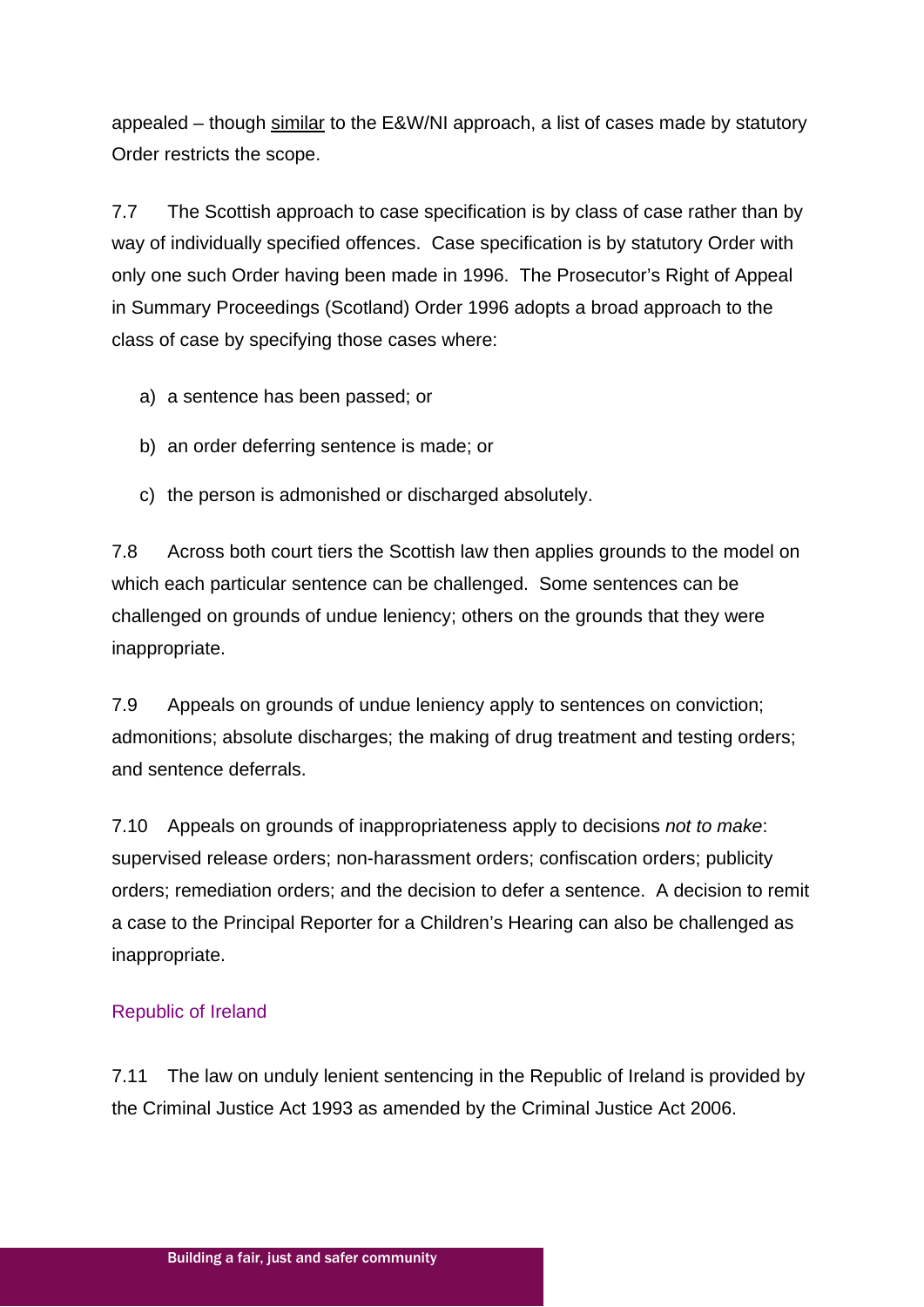7.12 The 1993 Act provides a single power under Section 2 for the Director of Public Prosecutions to apply to the Court of Criminal Appeal if he/she considers a conviction on indictment to be unduly lenient. The 2006 Act amended the period for application to the Court from 28 days to the current 56 days.

7.13 Apart from the referral period difference, the principle differences with the law in Northern Ireland are two-fold.

7.14 There is no specific provision excluding certain hybrid offences that have been heard in the Circuit Court (the equivalent to our Crown Court). The simpler construction of "all cases tried on indictment" is adopted which means that more are potentially referable in the Republic Of Ireland compared to E&W/NI.

7.15 There is no requirement in law to seek leave of the Court of Appeal. The Director can make application for review straight to the Court itself.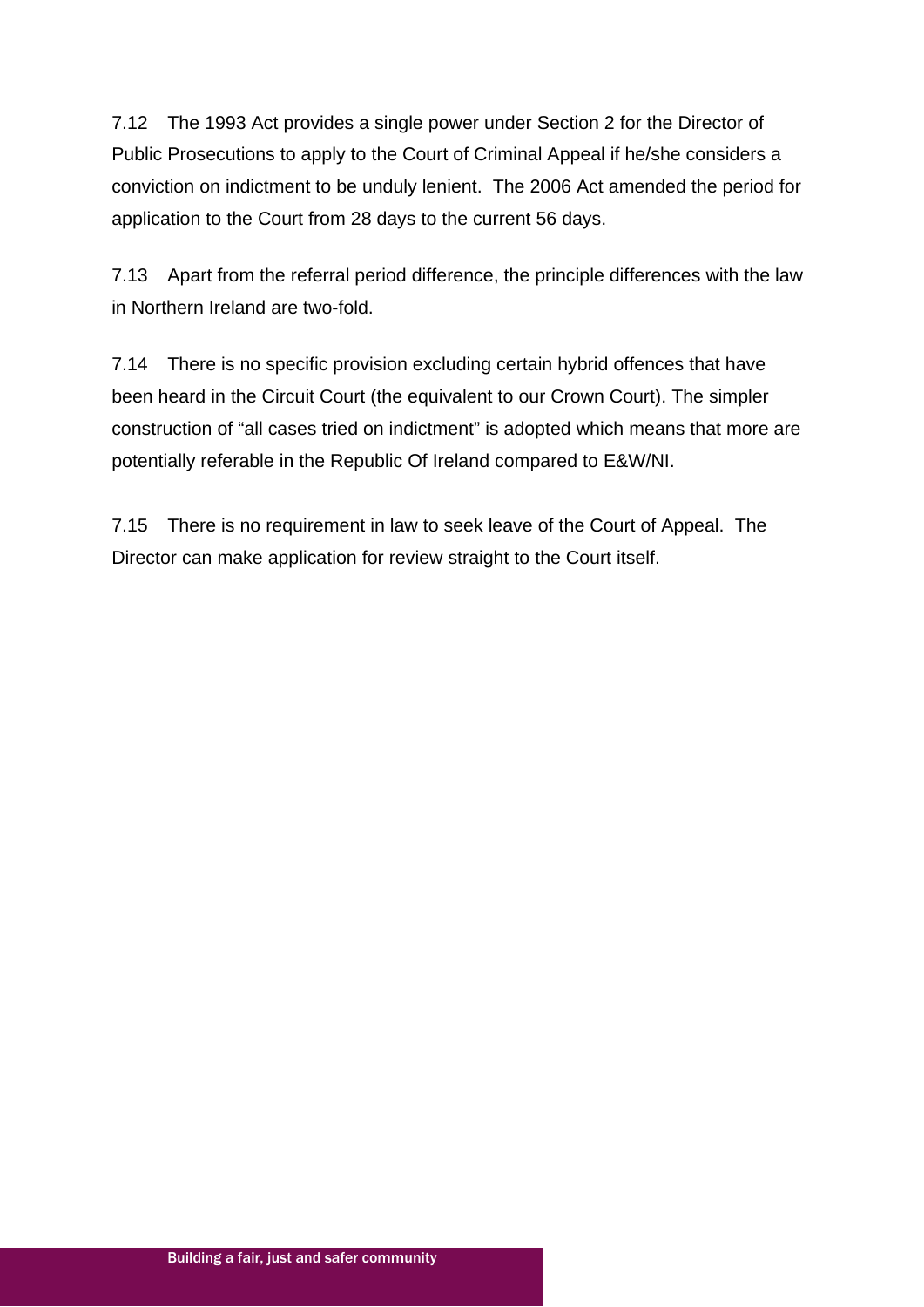# **8. Statistics[9](#page-10-1) [10](#page-20-0)**

## Northern Ireland

8.1 The following figures for Northern Ireland show the number of cases considered by the DPP for the two most recent years 2012 and 2013. It should be noted that these are cases not defendants.

## **Cases considered by the DPP (NI) for reference to the Court of Appeal for unduly lenient sentences**

| <b>Northern Ireland</b>            | 2012 | 2013 |
|------------------------------------|------|------|
| Cases considered by DPP            | 10   | 29   |
| Cases referred for leave to appeal | 4    | 27   |
| Cases not granted leave            | 1    |      |
| Cases granted leave                | 3    | 15   |
| Sentence changed                   | 3    | 11   |

\* Cases considered/referred do not tally with those dealt with due cases carried over or still outstanding at the end of a calendar year. Figures for 2013 are provisional at this stage.

8.2 Of the total 18 cases granted leave across 2012-2013 (3 in 2012 and 15 in 2013) 14 had their sentences changed and 4 were untouched.

## England and Wales

8.3 Figures for England and Wales are compiled from lists for 2011 and 2012 of individual cases published by the Attorney General's Office in the Attorney's Annual Reports.

<span id="page-20-1"></span><span id="page-20-0"></span> $9$  Statistical periods and details vary across jurisdictions due to differing recording systems and data availability. <sup>10</sup> Figures for Scotland are not available.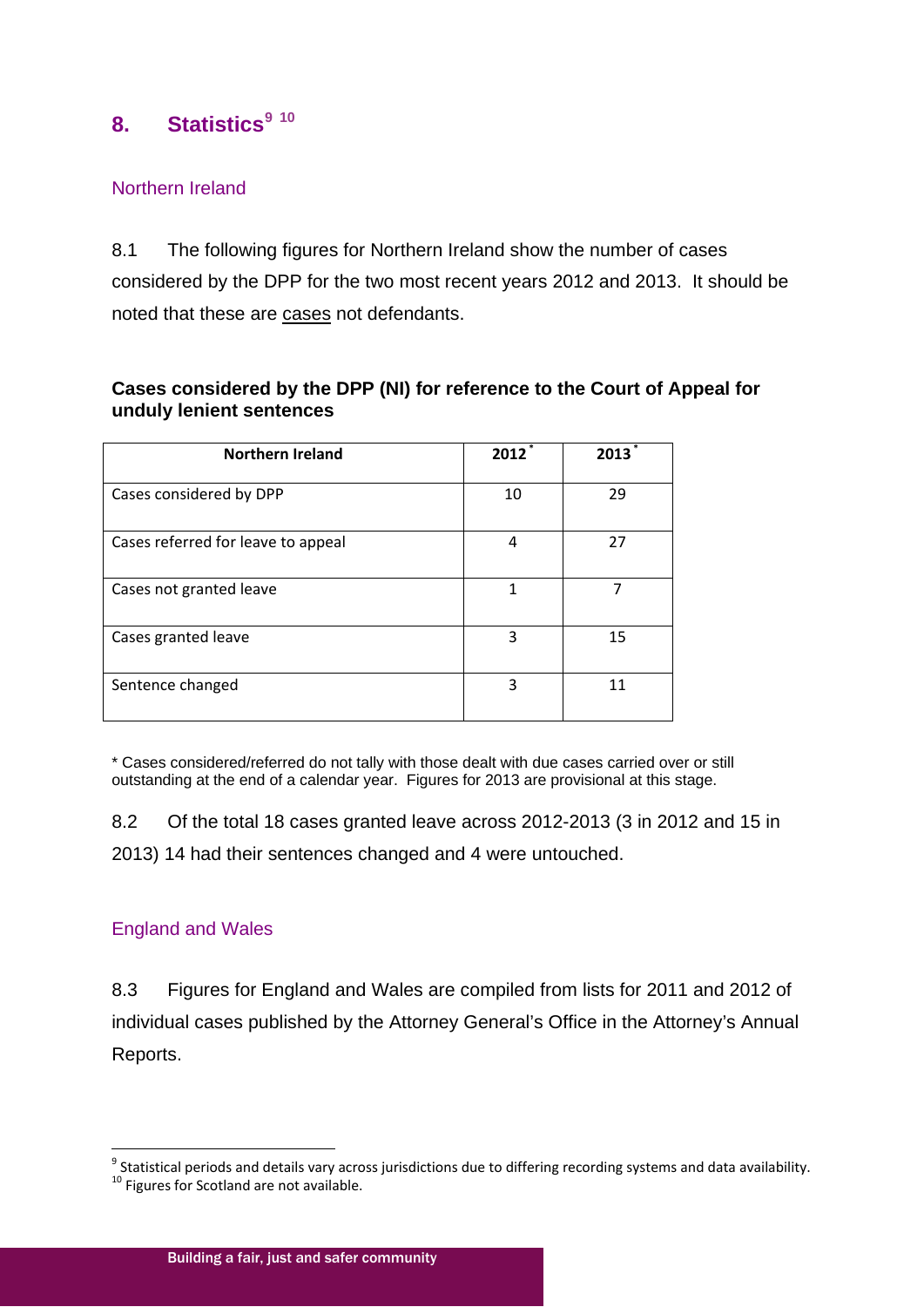| <b>England and Wales</b>                           | 2011 | 2012 |
|----------------------------------------------------|------|------|
| Total Applications referred to the Court for leave | 117  | 82   |
| Cases not granted leave                            | 20   | 5    |
| Cases granted leave                                | 97   | 77   |
| Sentence changed                                   | 94   | 64   |

8.4 Of the total 174 cases granted leave across 2011-2012, 158 had their sentences changed and16 were untouched.

## Republic of Ireland

8.5 Figures for the Republic of Ireland are published in a different form and include matters beyond unduly lenient applications. They include reviews of sentence in relation to confiscation and forfeiture of criminal assets and European Arrest Warrants.

| <b>Republic of Ireland</b>           | 2012 | 2013 |
|--------------------------------------|------|------|
| <b>Total Applications considered</b> | 28   | 26   |
| Application successful               | 15   | 16   |
| Application refused                  | 10   | 6    |
| Application struck out or withdrawn  | 3    | 4    |

8.6 Of the total 54 cases considered in 2012-2013, 31 were successful and 23 were not for differing reasons.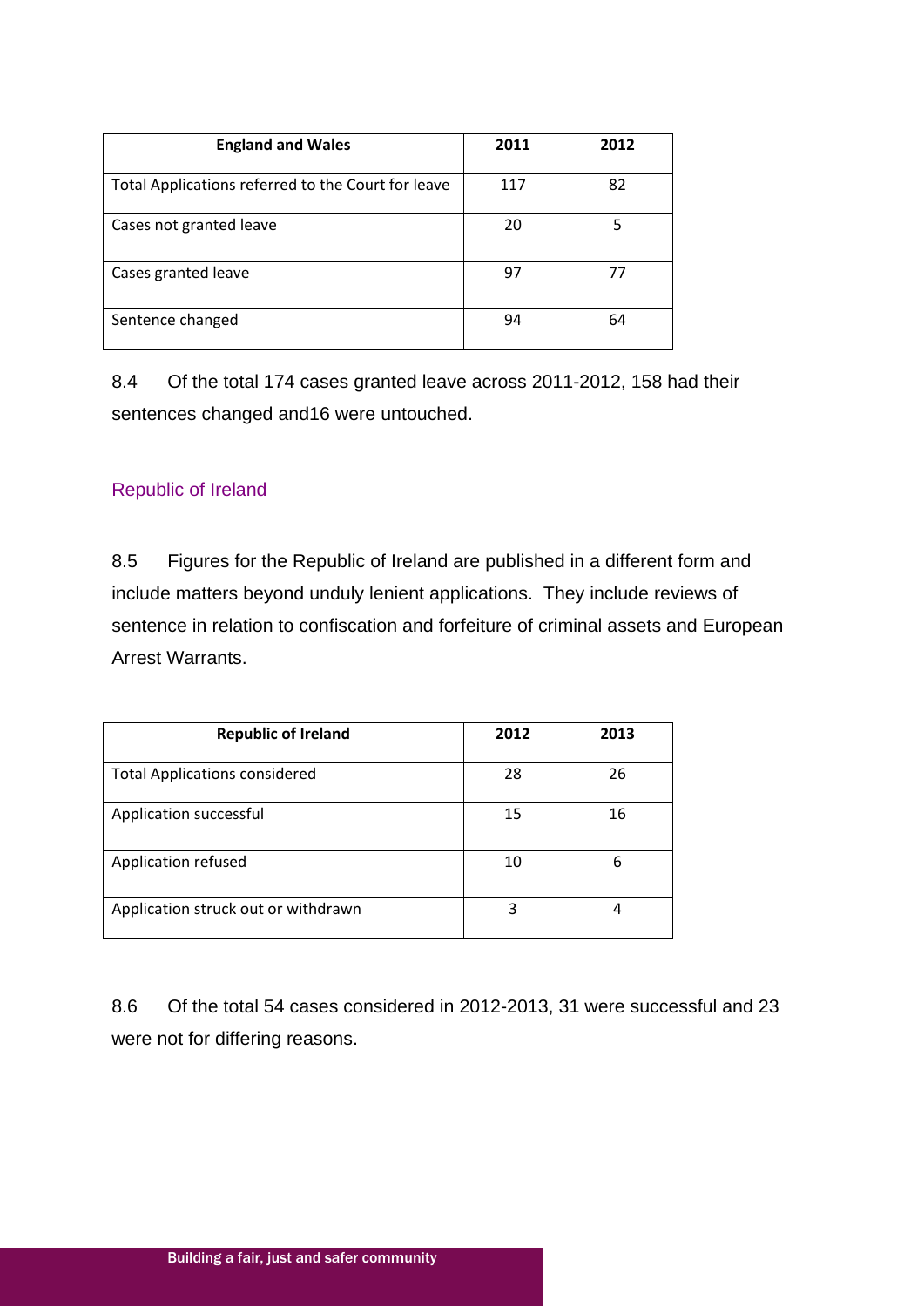## 9. Consultation Issues and Questions

## Reviews of sentencing powers – should they even exist?

9.1 Perhaps the first and most basic question to be asked is, are consultees content that there should be legislative provision for unduly lenient sentences to be referred on appeal? Do reviews of sentencing powers - in whatever form – remain legitimate and useful in the justice process?

9.2 It could be claimed that any procedure that allows a sentence to be appealed in this way undermines the authority of the sentencer. The sentencer has heard and considered the full facts of the case and the judgment should be final. Likewise, that it is unfair on the defendant who has had his/her case fully aired, considered, and dealt with, to then be subject to further review. The defendant needs to know the sentence imposed.

9.3 On the other hand however, the case has been made and endorsed by the legislature that the system has to be equally fair to victims and their families for example, to ensure that their interests are also catered for. If a sentence is in their eyes overly lenient, should it not be challengeable? Can there be a regime that balances both interests?

9.4 The Department would welcome views on the ongoing need for a review of sentencing powers.

## If review powers are to exist, what form might they take?

9.5 Currently the Northern Ireland (and E&W) legislation hinges on the two key concepts previously noted:

- a) that referrals for review must be where there has been an error of principle in the judge's sentence; and
- b) that sentences must be not simply lenient but *unduly* lenient.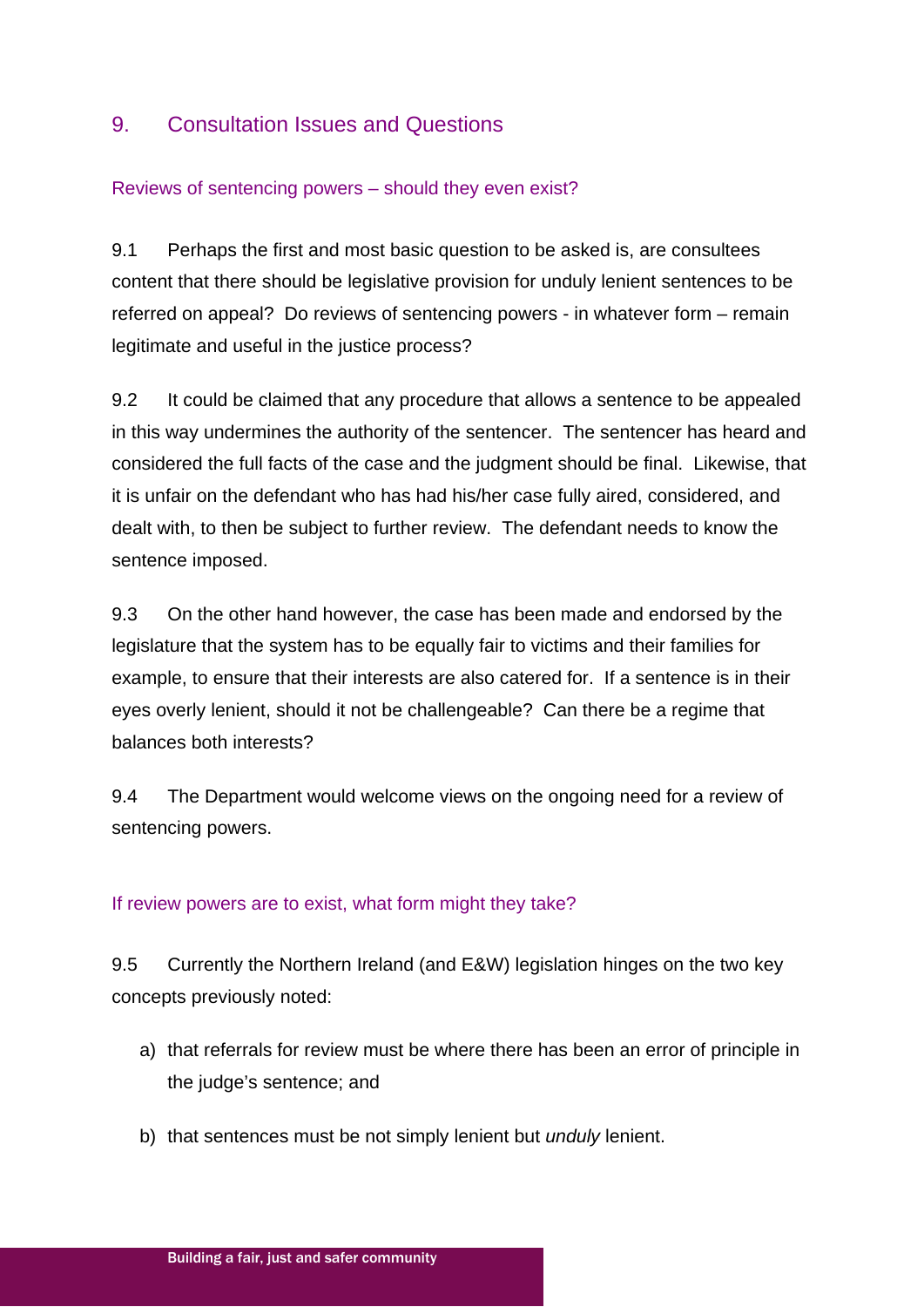9.6 Both of these concepts have been interpreted by the Courts on foot of Attorney General's references and provide the established base for case referral.

9.7 In the case of Attorney General's Reference No. 5 of 1989 Cr. App. R. (S) 289 Lord Lane CJ said there must be some error of principle in the judge's sentence, such that, in the absence of the sentence being altered by the Court, public confidence would be damaged. The Court should only grant leave in exceptional cases, and not in borderline cases.

9.8 And in terms of undue leniency, in the case of Attorney General's Reference No. 4 of 1989 Cr. App. R. (S) 517 Lord Lane CJ, a sentence is defined as unduly lenient

"...where it falls outside the range of sentences which the judge, applying his mind to all the relevant factors, could reasonably consider appropriate. In that connection, regard must of course be had to reported cases and in particular to guidance given by this Court from time to time in the so-called guideline cases".

9.9 For Scotland, Scottish courts have determined that "unduly" means that "The sentence must fall outside the range of sentences which the judge at first instance, applying his mind to all the relevant facts, could reasonably have considered appropriate" Bell v HMA 1995 SCCR 244.

9.10 The Department takes the view that these definitions, established by court authority, provide the keystones on which sentence review powers should be built. They stress the importance of public confidence and that cases must be exceptional. Sentences must not be simply lenient to be attracted into the scheme, they must be unduly lenient.

9.11 The Department takes the view that if one were to move away from such concepts there would be the danger of a system that simply allows any disagreement or sense of disappointment in a sentence to be passed to the higher courts. However the Department would welcome views on the core concepts on which the scheme is built.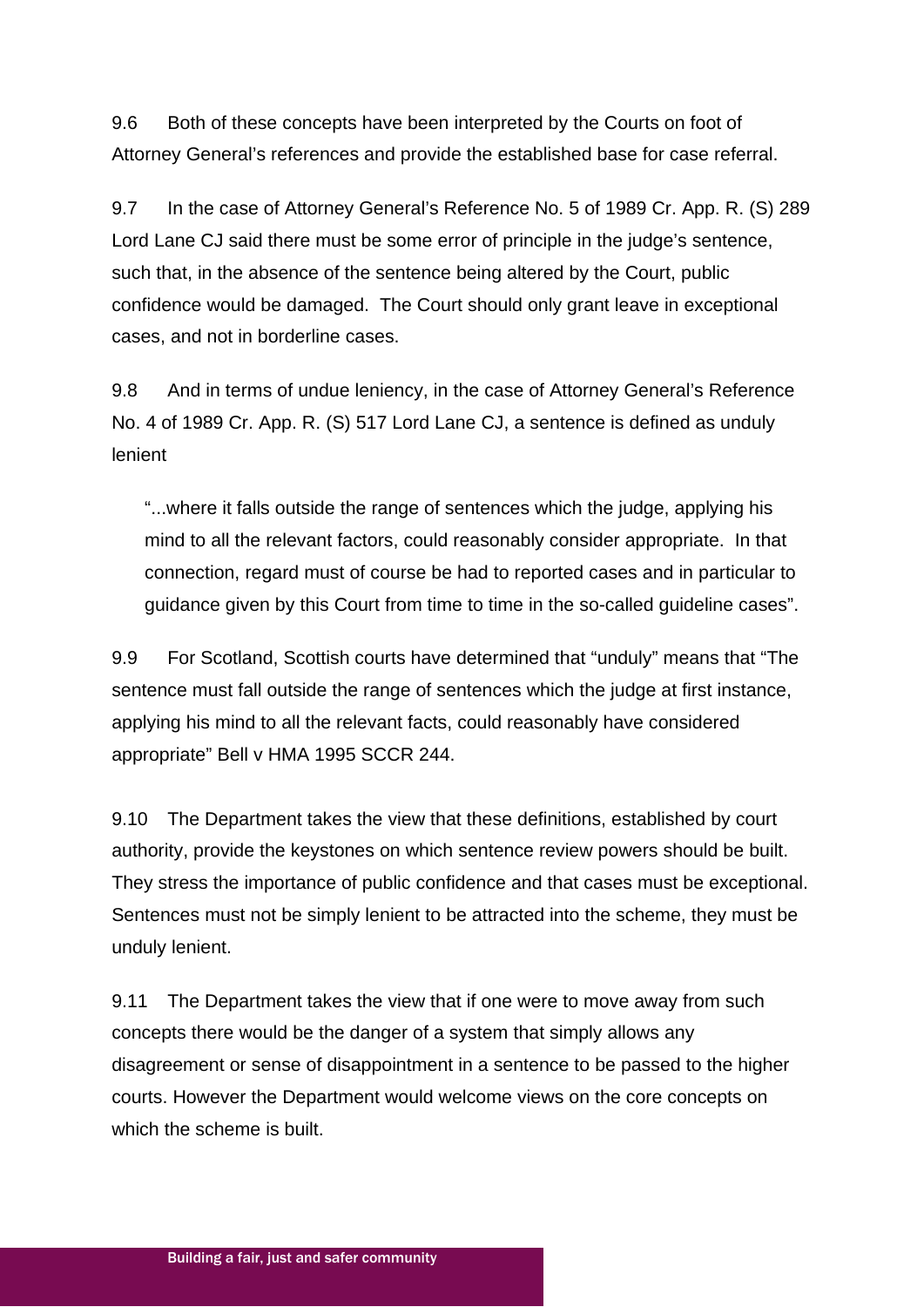#### What should be the scope of the scheme?

9.12 The current scope of the scheme is fixed in law around more serious offences – in essence certain types of case that are dealt with in the Crown Court. As has been described earlier in the paper, the law is based on all indictable offences that are tried in the Crown Court along with a list of specified hybrid offences that *may be* and then *are* also heard in the Crown Court. Cases that are dealt with in the Magistrates' Courts are not within the scope of the unduly lenient provisions.

9.13 Currently, from the full list of 1763 (and 1067 active) "hybrid" offences, 52 have been so listed. The list (Annex A) is largely sexual offences along with some violent and drug-related offences and, more recently, some offences connected to fuel fraud.

9.14 Such then is the scope of the current regime – however might alternative approaches be considered? Should there be an expansion of the list of hybrid offences to allow further examples to be within the scheme? Should the outcome of this review be to simply expand the statutory list? Should specific offences be selected from the full list of hybrids and added in an ad hoc fashion? Might the Department add in certain animal welfare and environmental damage cases? This would certainly make an early impact on the law but would it be beneficial in the more strategic context of the review?

9.15 In the alternative, might the Department consider a model that is not based on a list of specific offences but rather on the basis of offence categories or class of case (as in the Scottish legislation for example)? A model could be devised that allowed, for example, all offences of violence or all sexual offences to be referable irrespective of court tier. Referral would still be based on the core concepts of the scheme around a sentence being considered unduly lenient and against the principles of sentencing.

9.16 Alongside that however would be the potential for an unworkable scheme if it then also drew in cases from the Magistrates' Court. Given the fact that Judicial Review proceedings are already available in such circumstances and the potential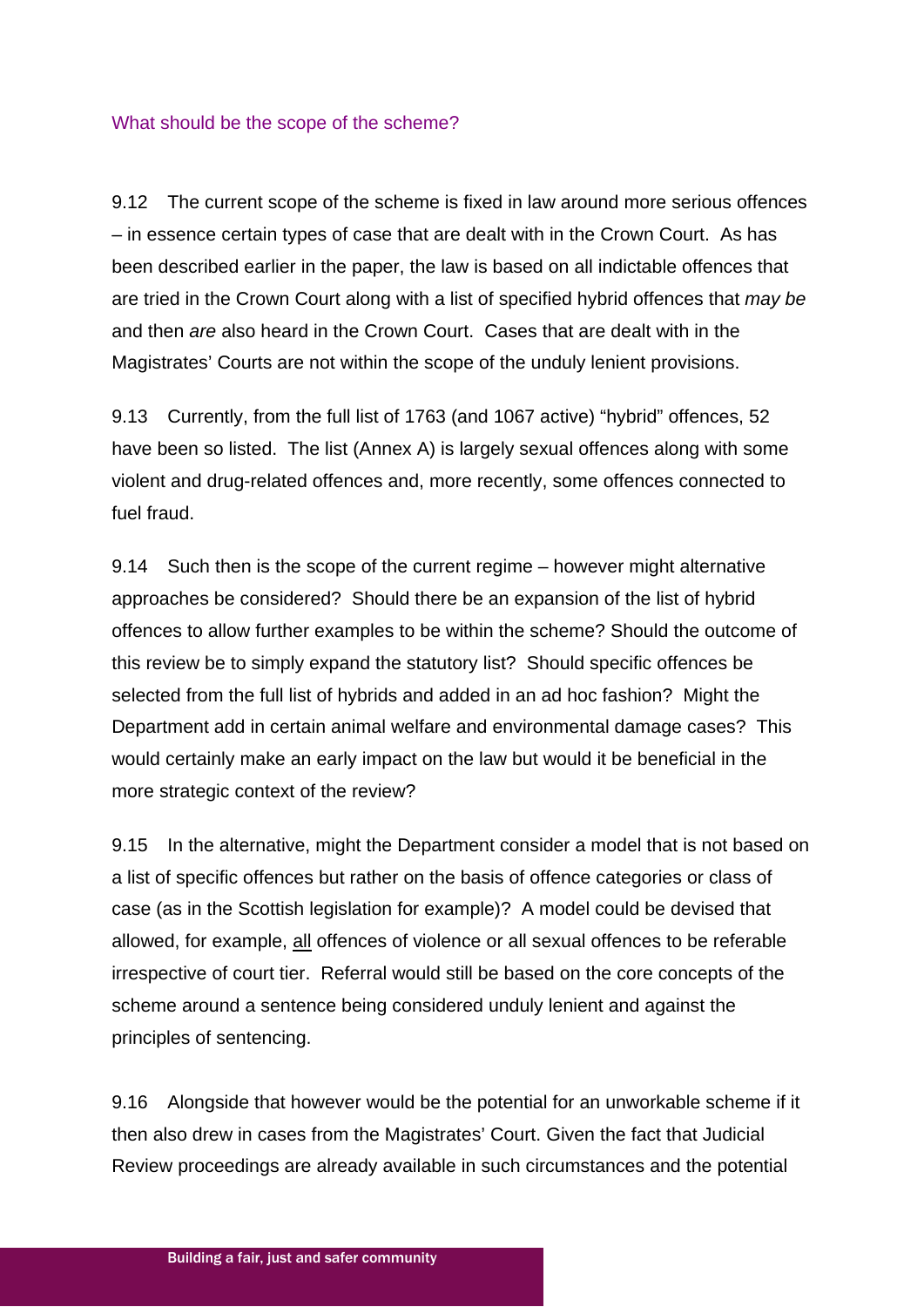and major impact that would otherwise result, the Department is not minded to bring Magistrates' Court sentencing within the scope of a revised unduly lenient sentencing scheme - but would nevertheless welcome views.

#### Is restructuring required?

9.16 As an alternative to adjusting the scope of the scheme and how offences are or are not listed, the Department would welcome views on whether or not there should be a fundamental re-configuration of the powers of referral. Should there be a broader approach that is less limiting in its construction and more open in the way it would operate?

9.17 For example, might there be a model that left any sentence amenable to review irrespective of offence, court tier, or indeed outcome? Under such a scheme, any sentence in, for example, a Magistrates' Court – and that would include fines, discharges, driving disqualifications etc. – could be referred to the relevant court if considered unduly lenient. If that were to be the case, would that then engage the County Court as the appeal venue for Magistrates' Court cases? Or would they too go to the Court of Appeal?

9.18 In truth, the Department does not see this as a practical or operable approach. Any and every sentence could be challengeable; the County Court and Court of Appeal could – in theory at least - be swamped; and costs and legal aid costs would escalate. The Court of Appeal, which can require up to three Lords Justice of Appeal to consider such cases, would be impacted upon.

9.19 So too would the Crown Court in terms of its reliance on those same judges along with the increased delays that would arise. The potential would be that not only could the justice system grind to a halt but it could be undermined in terms of public confidence. Nevertheless the Department offers this suggestion for views.

9.20 Alternatively, might there be a model that focused on any case that was dealt with in the Crown Court? Such a model would focus referrals on the more serious offences and would not restrict hybrid offences in the Crown Court to those that have been listed in statute. The legislation in the Republic of Ireland is such a model.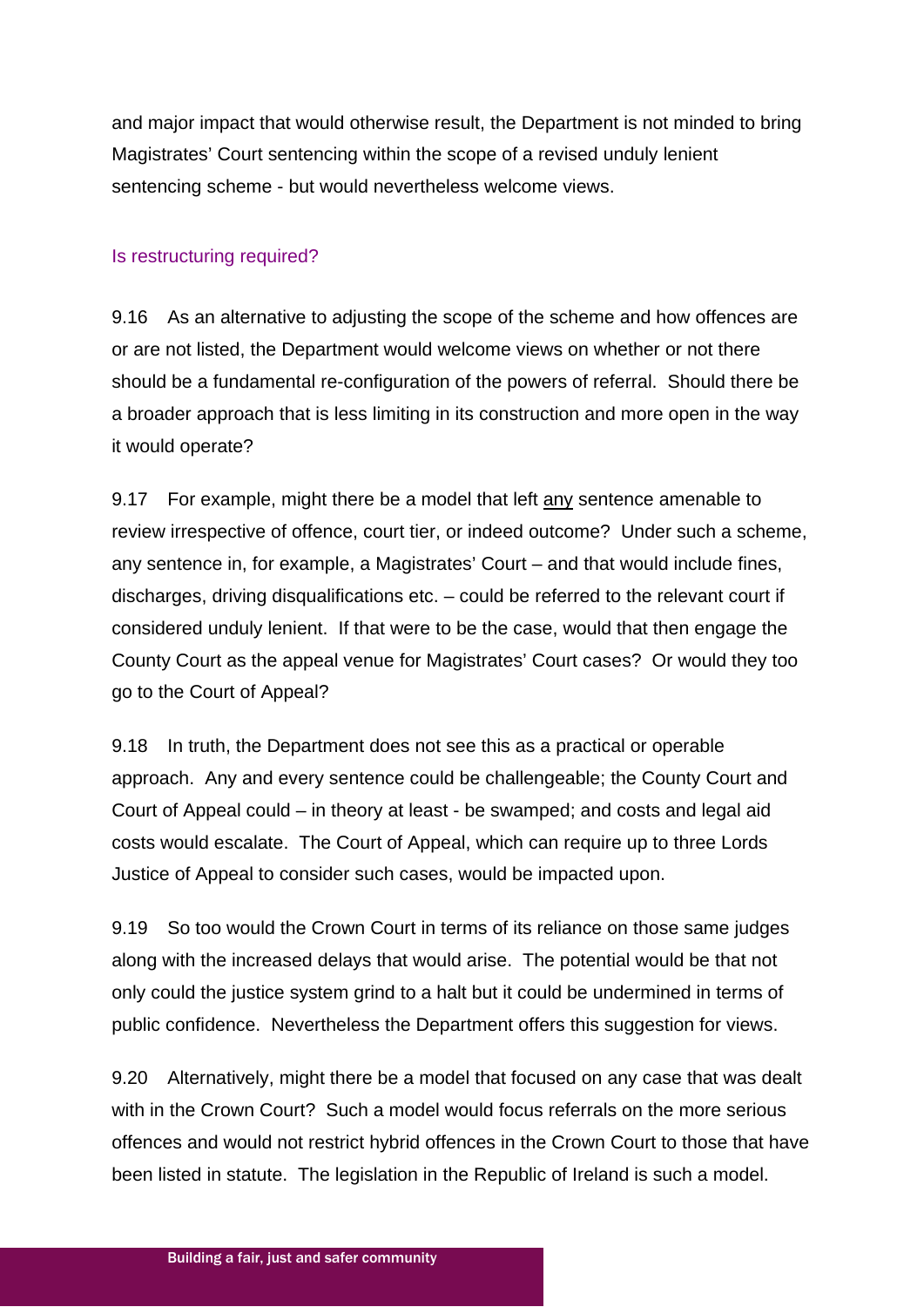Therefore instead of selecting further offences from the hybrid offences list to bring them into the scheme, might one remove that construct altogether and simply rely on all Crown Court cases?

9.21 A beneficial effect of this would be to establish a much simpler approach to the identification of reviewable sentences. Irrespective of whether a particular offence was "hybrid" or not; and whether or not it has been listed on a separate piece of subordinate legislation; greater clarity as to reviewable sentences would be achieved. Seeking to extend a list in subordinate legislation may only cause further complications and have the effect of reducing clarity for victims, defendants, legal representatives, prosecutors and the courts. The Department sees certain merits in this "all Crown Court cases approach" and would welcome views.

#### Should there be a case filter system?

- 9.22 As described earlier in the paper, two key filters currently operate:
	- a) the Director of Public Prosecutions must personally consider and refer (or not refer) cases; and
	- b) the Court of Appeal must then grant leave to have the case considered.

9.23 In terms of the power of referral, it has on occasion been speculated that the power to refer should be more general in its scope and, for example, a victim, his/her family or representative should be able to instigate sentence review proceedings. They, after all, have been the victim of the crime and are the most closely involved. Others less directly involved are often known to call for increases in sentence.

9.24 The Department fully recognises the rights and concerns of victims in both the prosecution and sentencing processes. The Department and the DPP have provided a range of powers and services to ensure that victim voices are engaged. As indicated earlier the PPS has established its Victim and Witness Care Unit with published guidance and standards. The Department created arrangements for Victim Impact Statements to be brought to the Court ahead of sentence. The current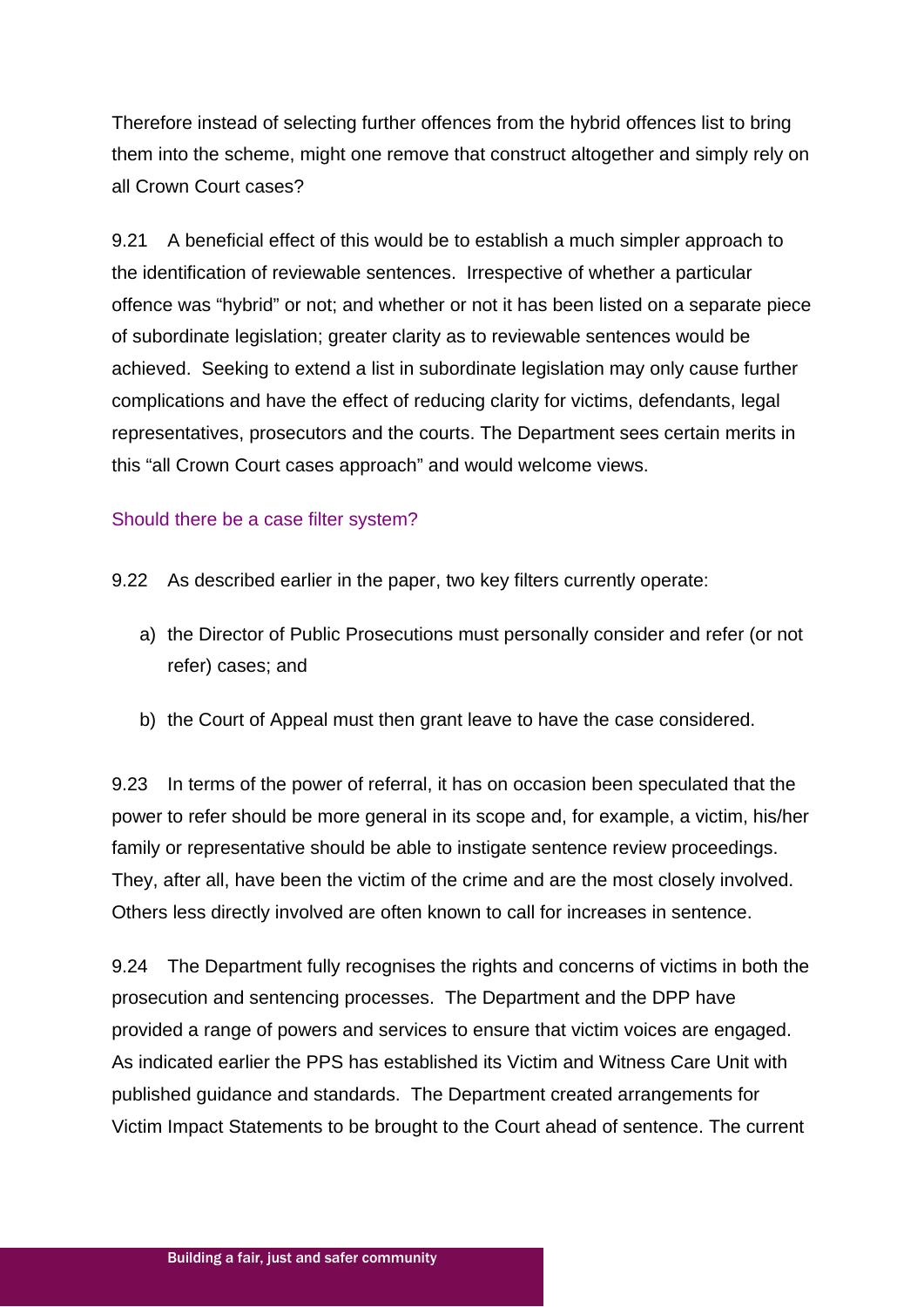review of sentence procedures within the PPS also provides arrangements for victims to make representations in terms of possible undue leniency.

9.25 The Department takes the view that these pre-and post-sentence opportunities provide a strong victim voice in the sentence and review process. It takes the view however that it would be inappropriate to expand those opportunities into a direct ability to refer a case to the Court of Appeal – either on the part of victims or more widely.

9.26 The Department's view is that a professional filter such as that operated by the DPP is required and should be retained before cases are to be referred for review. Such a professional filter operates in each of the jurisdictions we have reviewed, however the Department would welcome views.

9.27 Once a case has been assessed as suitable for referral, it must then obtain leave of the Court of Appeal before the case can be considered by it. The purpose is that, as the highest criminal court in the jurisdiction involving two or possibly three of the most senior judicial figures, only cases that merit such consideration should be so considered. Again alternative models exist – there is no leave application process in Scotland or in the Republic of Ireland for example.

9.28 As indicated earlier, with the exception of certain non-jury trial cases in the Crown Court, leave to appeal is core requirement for any case to be considered by the Court of Appeal. The Department takes the view that this filter should remain in place but would welcome views.

## What should the referral period be?

9.29 The final aspect of the current law that the Department would welcome views on is the statutory period within which cases must be referred by the DPP to the Court of Appeal. Currently the period is 28 days from date of sentence.

9.30 If the period were to be changed, different approaches could be taken. The Department has noted, for example, the 56 day period available in the Republic of Ireland. An alternative model, rather than doubling the period might allow the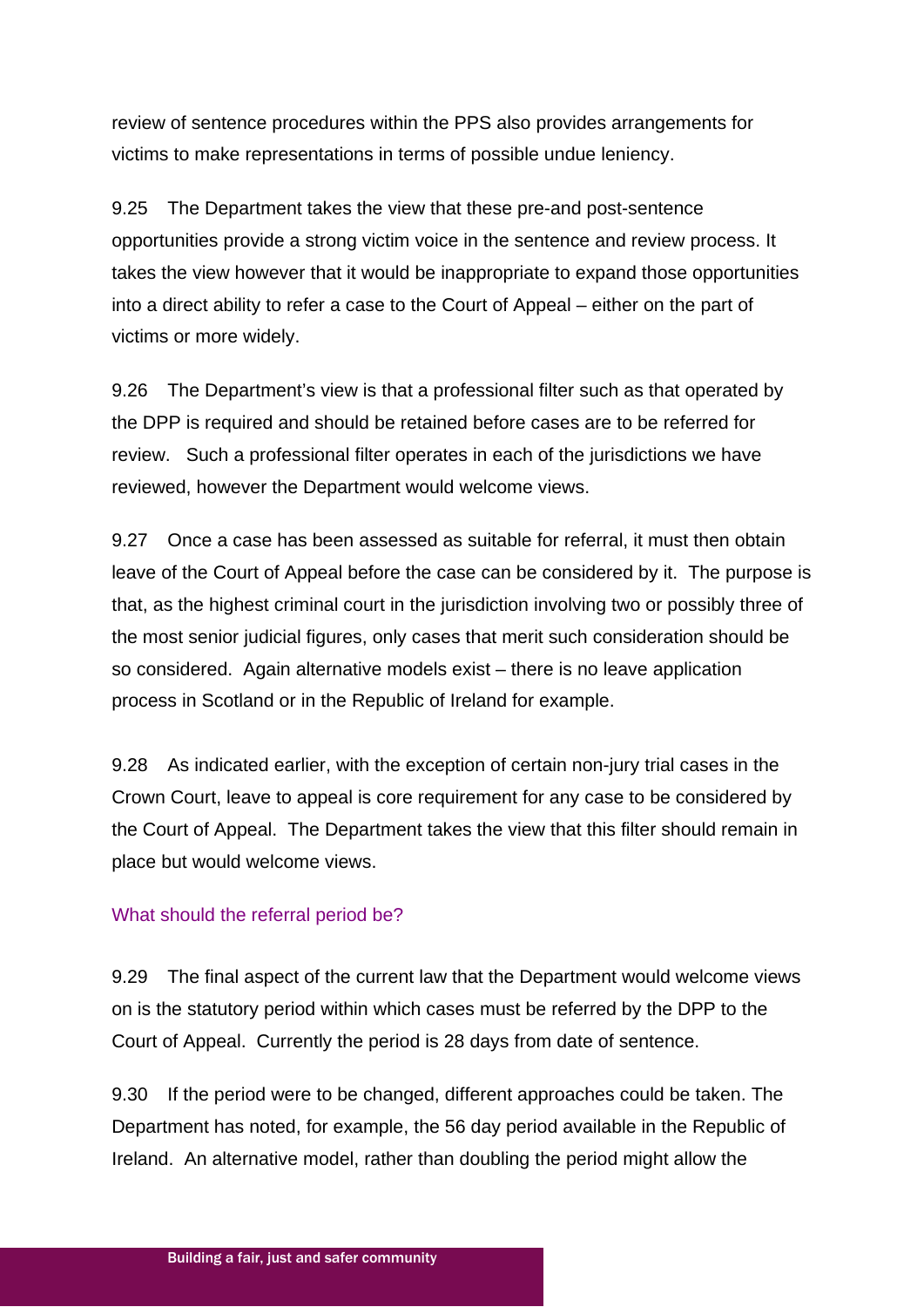referring authority to seek extension of time to refer if the 28 days proved to be insufficient.

9.31 There is no doubt that a balance must be struck between the normal period of 28 days allowed for a defence appeal; the need for cases to be considered promptly; and the need for finality for both the victim and the offender. The issue of clarity and finality in outcome and the time available for review is of particular importance. A victim will want to see justice done. And the offender will need to know his/her sentence was soon as possible and without any threat of "double jeopardy".

9.32 On the one hand it is likely that an extended period would allow a better consideration of cases before a referral decision. On the other hand an eight week period or potentially even longer, has the effect of elongating the period of uncertainty for victim and offender alike. The Department is keen to ensure prompt and clear outcomes and in that context would welcome views on retaining the current or creating alternative review periods or approaches.

9.33 Annex B provides a summary of the key questions on which the Department would like views.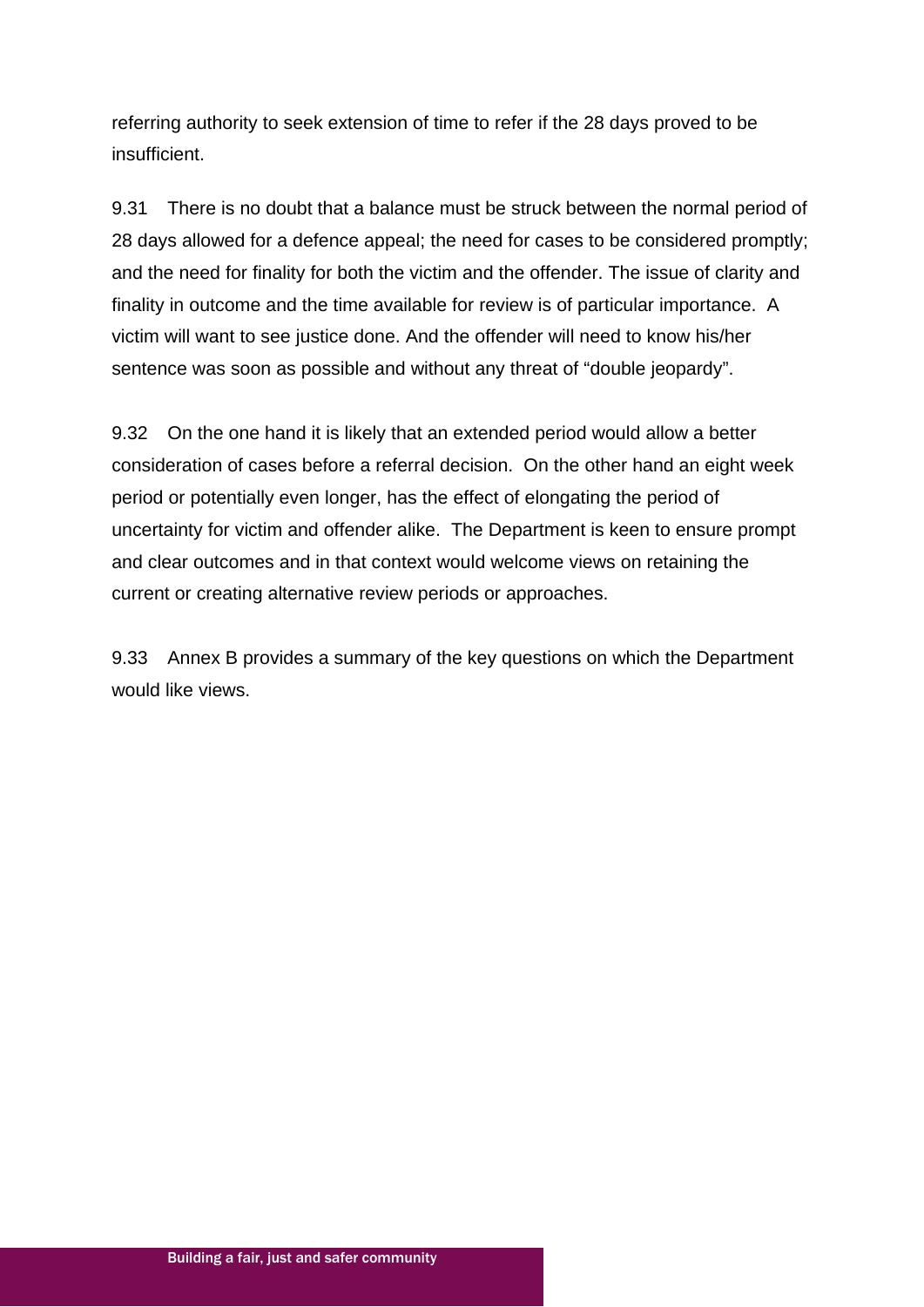# **10. Equality Considerations**

10.1 As a public authority under Section 75 of the Northern Ireland Act 1998, the Department is required to have due regard to the need to promote equality of opportunity. This legislation also requires public authorities to identify whether a policy has a differential impact upon relevant groups; the nature and extent of that impact; and whether such impact is justifiable. These obligations are designed to ensure that equality and good relations considerations are made central to government policy development.

10.2 At this stage the Department has not settled on any particular model for a future review of sentencing regime. It has nevertheless screened each of the options and has not identified whether any of the options will have a differential impact on any of the relevant groups. The Department does not therefore consider that an Equality Impact Assessment (EQIA) is required at this stage though that would not preclude one being completed when a way forward is being identified.

10.3 The Department's screening form is available on the [DOJ website](http://www.dojni.gov.uk/)**.** 

10.4 Comments on this screening assessment and equality conclusion are welcome.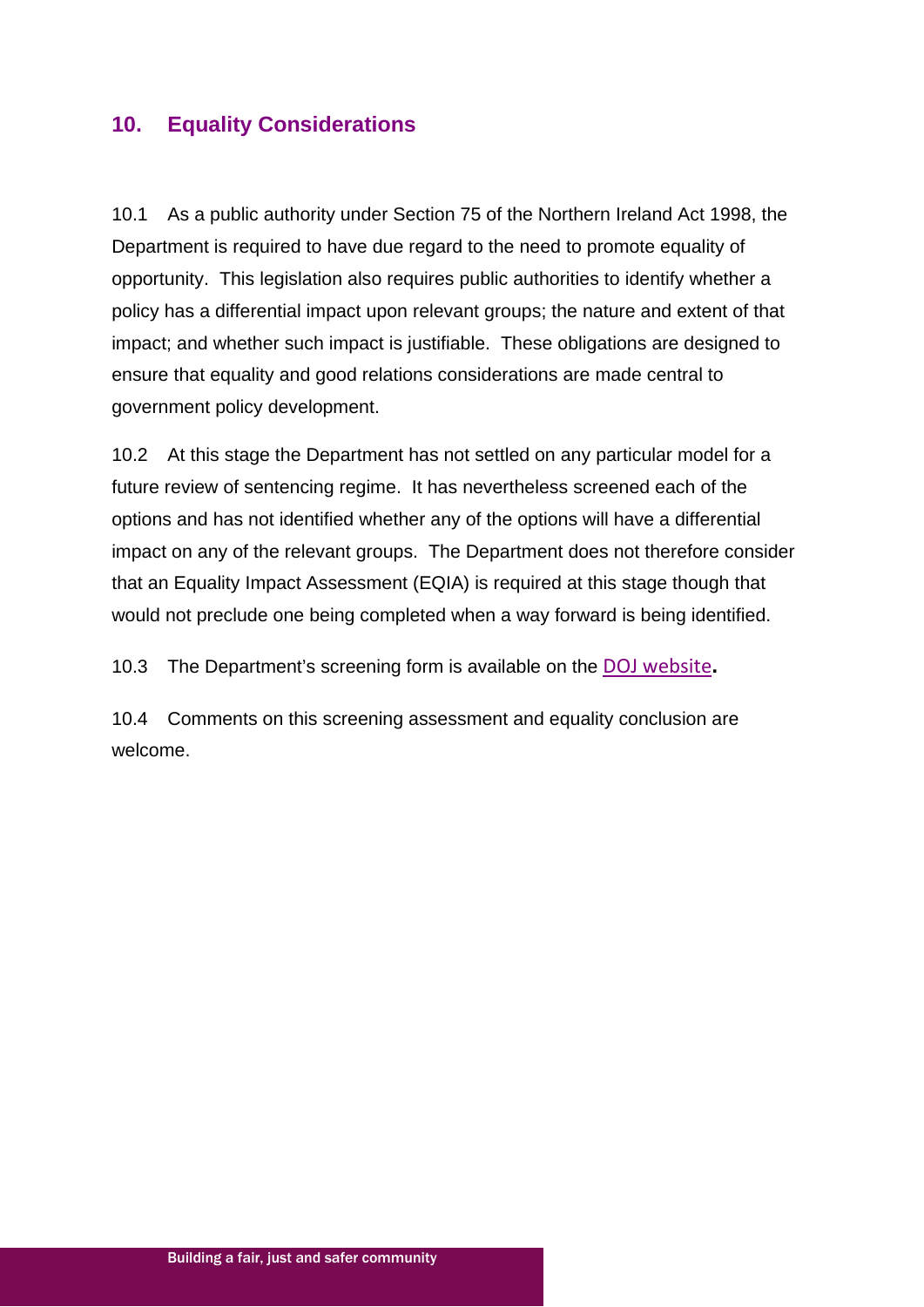# **11. Responding to the consultation**

11.1 The Department would welcome views on the proposals and issues raised in this consultation paper. The consultation will run from 6 February 2015 and all responses should be submitted by 5pm on 8 May 2015. Comments are welcomed by post, e-mail or text phone and responses will be acknowledged on receipt.

For queries and responses to the consultation please contact:-

Department of Justice Criminal Law Branch Massey House Stoney Road **Belfast** BT4 3SX E-mail: [access.public@dojni.x.gsi.gov.uk](mailto:access.public@dojni.x.gsi.gov.uk) **图Telephone: 028 9016 9604 图 Text phone: 028 9052 7668** 

11.2 If you have any queries or concerns about the way in which the consultation has been handled please contact the DOJ Consultation Co-ordinator at the following address:

Peter Grant Department of Justice Central Co-ordination Branch Central Management Unit Knockview Buildings Stormont Estate **Belfast** E-mail: [peter.grant@dojni.x.gsi.gov.uk](mailto:peter.grant@dojni.x.gsi.gov.uk)

| <sup><b>图 Telephone</b></sup> | 028 9076 5138 |
|-------------------------------|---------------|
| <sup>®</sup> Text phone:      | 028 9052 7668 |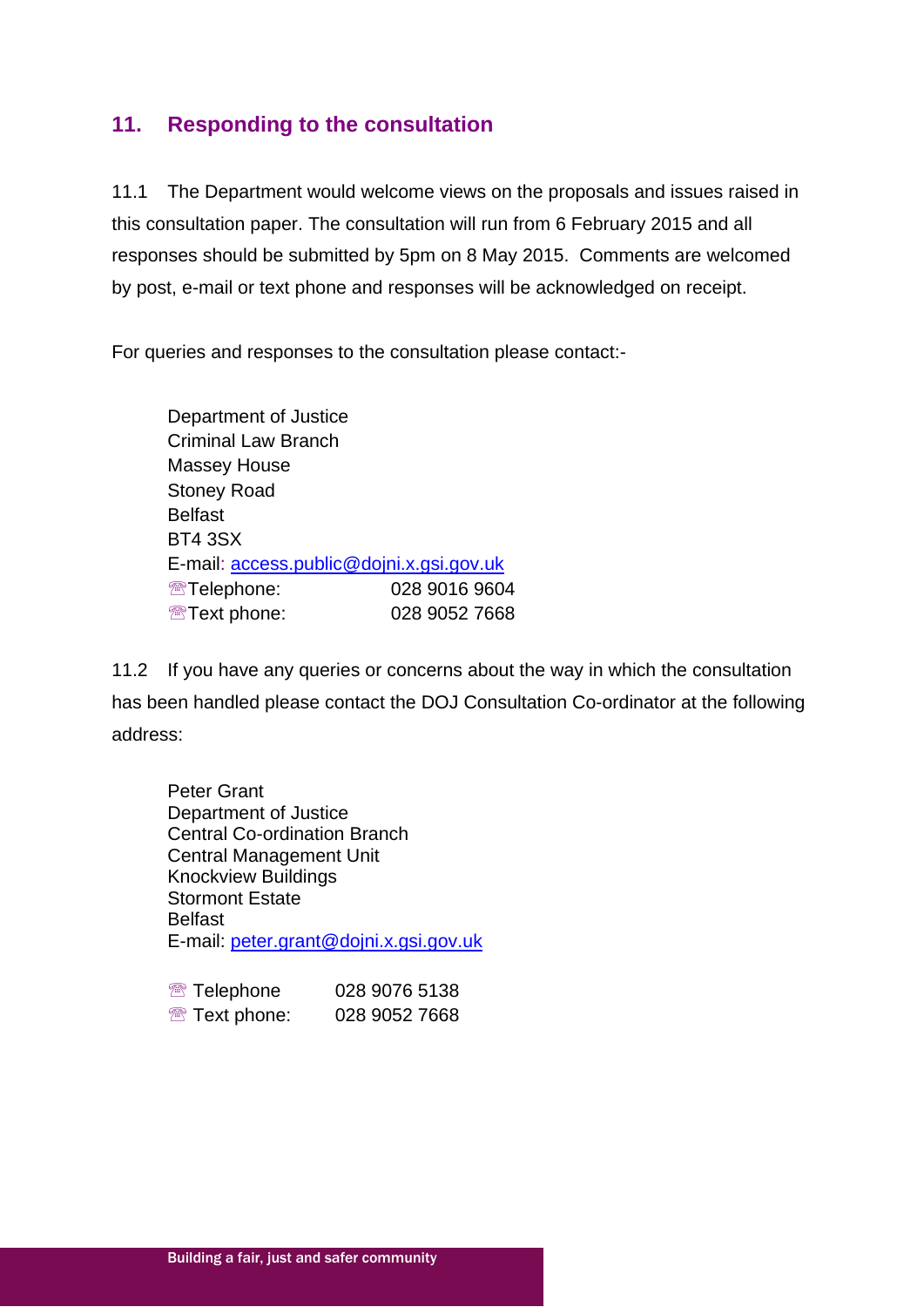#### Alternative Formats

11.3 An electronic version of this document is available in the current consultation section of the [DOJ website.](http://www.dojni.gov.uk/index/public-consultations/current-consultations.htm) Hard copies will be posted on request. The text phone contact details are provided above.

11.4 Copies in other formats, including Braille or large print, etc. may be made available on request. Please let us know if you need copies in an alternative language or format.

#### Confidentiality of Responses

11.5 The DOJ will publish a summary of responses following the completion of the consultation process. Unless individual respondents specifically indicate that they wish their response to be treated in confidence, their name and the nature of their response may be included in any published summary of responses. Respondents should also be aware that the DOJ's obligations under the Freedom of Information Act may require that any responses, not subject to specific exemptions in the Act, may be disclosed to other parties on request.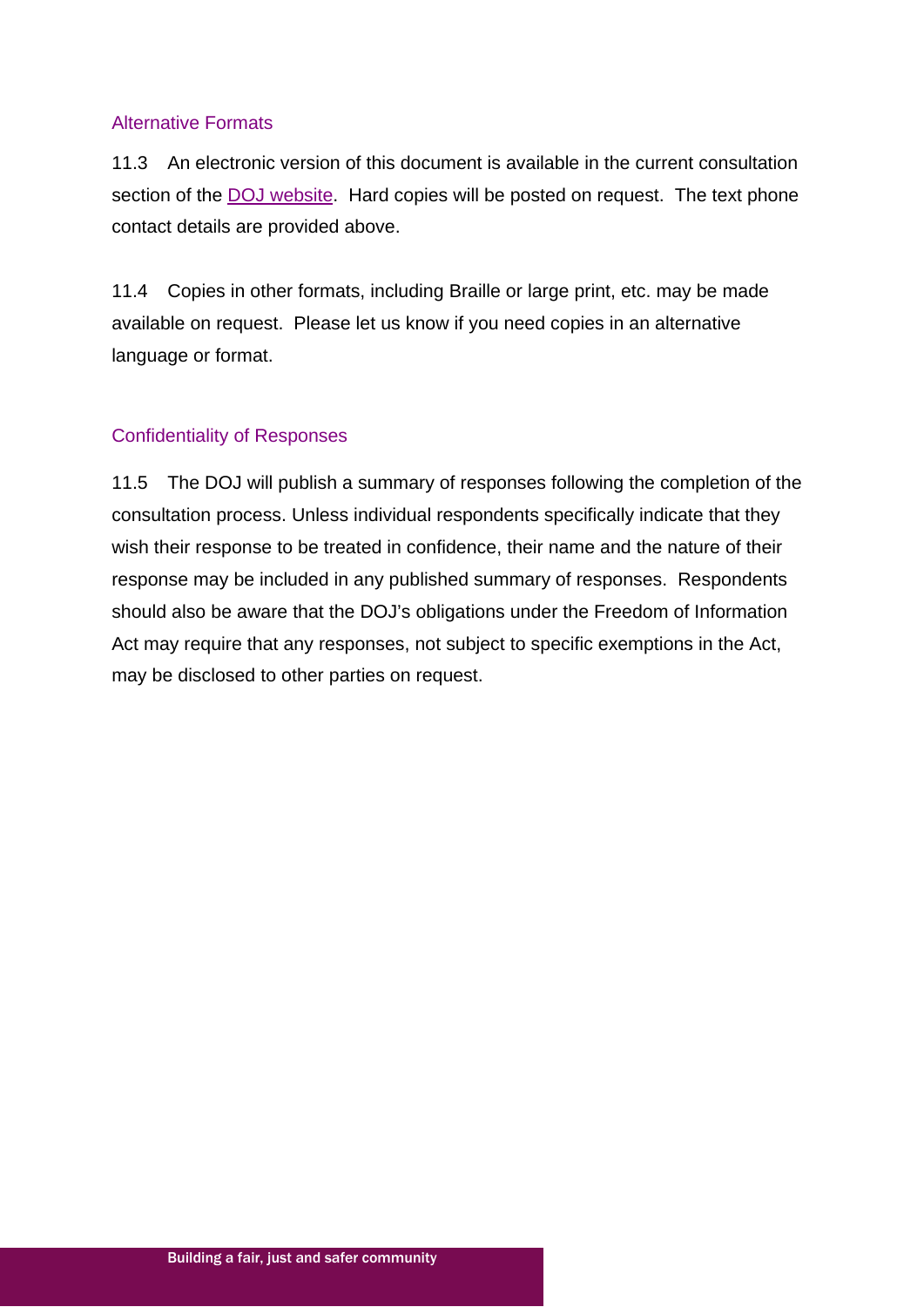#### **Annex A**

#### **Hybrid Offences Currently Listed for Unduly Lenient Sentencing Referrals[11](#page-20-1)**

#### **Sexual Offences**

1. The following Articles of the Sexual Offences (NI) Order 2008:

(a) Article 7 (sexual assault); (b) Article 8 (causing a person to engage in sexual activity without consent); (c) Article 14 (sexual assault of a child under 13); (d) Article 15 (causing or inciting a child under 13 to engage in sexual activity); (e) Article 16 (sexual activity with a child); (f) Article 17 (causing or inciting a child to engage in sexual activity); (g) Article 18 (engaging in sexual activity in the presence of a child); (h) Article 19 (causing a child to watch a sexual act); (i) Article 21 (arranging or facilitating commission of a child sex offence); (j) Article 22 (meeting a child following sexual grooming etc.); (k) Article 32 (sexual activity with a child family member); (l) Article 37 (paying for sexual services of a child); (m) Article 38 (causing or inciting child prostitution or pornography); (n) Article 39 (controlling a child prostitute or a child involved in pornography); (o) Article 40 (arranging or facilitating child prostitution or pornography); (p) Article 62 (causing or inciting prostitution for gain); (q) Article 65 (administering a substance with intent). 2. The following sections of the Sexual Offences Act 2003: (a)section 57 (trafficking into the UK for sexual exploitation); (b) section 58 (trafficking within the UK for sexual exploitation); (c) section 59 (trafficking out of the UK for sexual exploitation); 3. Indecent assault on a male: (a) Article 21 of the Criminal Justice (Northern Ireland) Order 2003 (b) section 15 of the Sexual Offences Act 1956 (c) s72 Offences Against the Person Act 1861 4. Indecent assault on a female: (a) section 14 of the Sexual Offences Act 1956 (b)section 52 of the Offences against the Person Act 1861

- 5. Indecent conduct with a child: (a)section 22 of the Children and Young Persons Act (Northern Ireland) 1968 (b)section 1 of the Indecency with Children Act 1960
- 6. Unlawful sexual intercourse with a girl under 16: section 6 of the Sexual Offences Act 1956
- 7. Defilement of a girl between 14 and 17: section 5(1) of the Criminal Law Amendment Act 1885

 $11$  This list has been compiled for the purposes of the consultation only. It is a consolidation of offences across four separate Criminal Justice Act 1988 (Reviews of Sentencing) Orders that extend to Northern Ireland.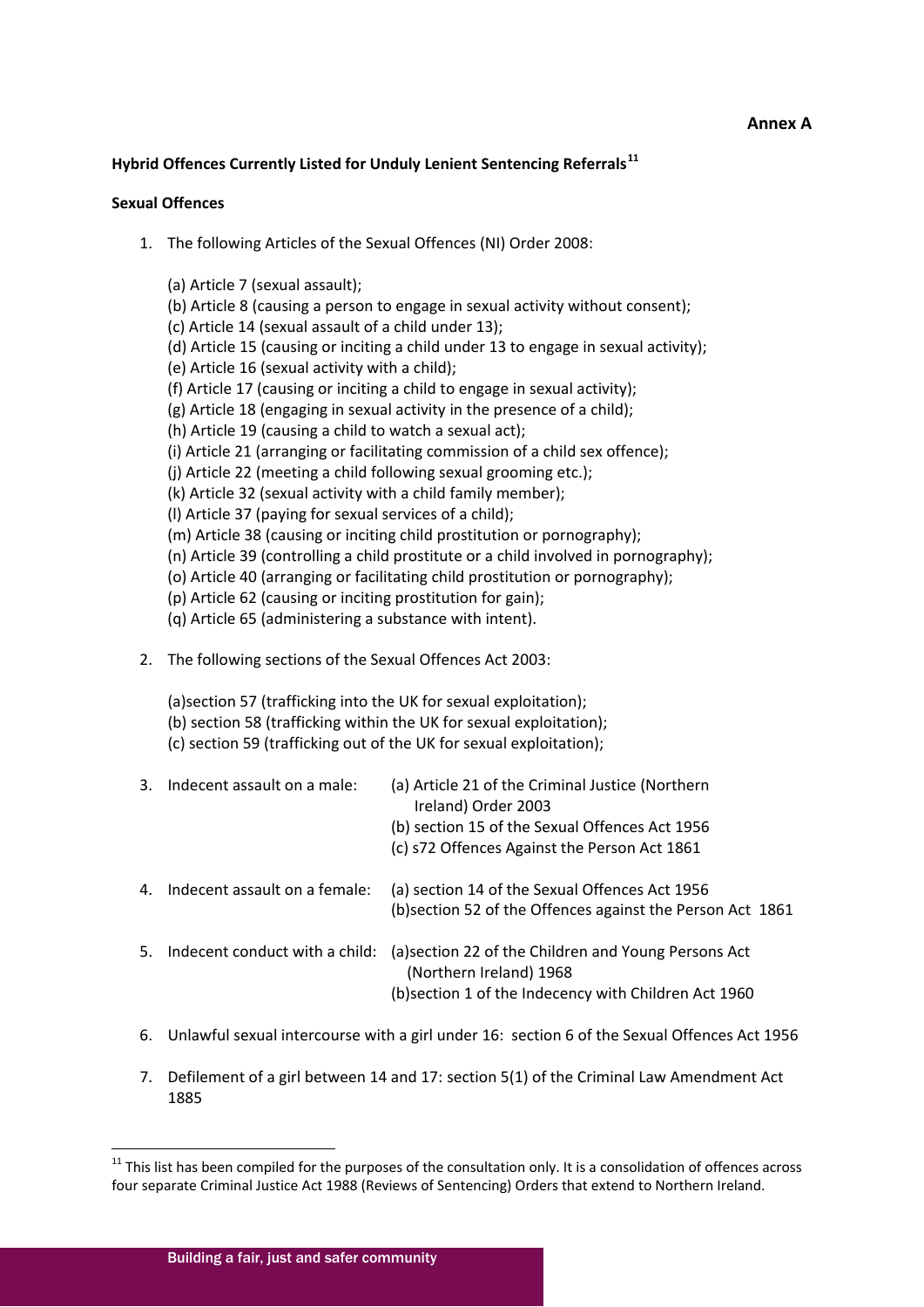- 8. Inciting a girl under 16 to have incestuous sexual intercourse:
	- (a) Section 54 of the Criminal Law Act 1977
	- (b) Article 9 of the Criminal Justice (Northern Ireland) Order 1980
- 9. Prohibition/restriction on importation/exportation of an article prohibited by virtue of section 42 of the Customs Consolidation Act 1876 insofar as it relates to or depicts a person under the age of 16; section 50(2) or (3), section 68(2) or section 170(1) or (2) of the Customs and Excise Management Act 1979

#### **Violent Offences**

- 1. Threats to kill: section 16 of the Offences against the Person Act 1861
- 2. Cruelty to persons under 16:
	- (a) section 1 of the Children and Young Persons Act 1933
	- (b) section 20 of the Children and Young Persons Act (Northern Ireland) 1968

#### **Drug Offences**

- 1. Production of a controlled drug section 4(2) of the Misuse of Drugs Act 1971
- 2. Supply of a controlled drug section 4(3) of the Misuse of Drugs Act 1971
- 3. Possession of a controlled drug with intent to supply section 5(3) of the Misuse of Drugs Act 1971
- 4. Cultivation of cannabis plant: section 6(2) of the Misuse of Drugs Act 1971
- 5. Prohibition/restriction on importation/exportation of a controlled drug within the meaning of section 2 of the Misuse of Drugs Act 1971, such prohibition or restriction having effect by virtue of section 3 of that Act: section 50(2) or (3), section 68(2) or section 170(1) or (2) of the Customs and Excise Management Act 1979

#### **Fraud**

- 1. Complex fraud triable on indictment: Arts 3 & 5 Criminal Justice (Serious Fraud)(Northern Ireland) Order 1988
- 2. Evasion of duty payable on hydrocarbon oil or any other fuels specified in the Hydrocarbon Oil Duties Act 1979: section 170 of the Customs and Excise Management Act 1979
- 3. Evasion of duty on tobacco products as specified in Tobacco Products Duty Act 1979: section 170 of the Customs and Excise Management Act 1979

#### **Inchoate offences**

- 1. Attempting to commit or inciting the commission of any offence above.
- 2. Encouraging or assisting crime under Part 2 of the Serious Crime Act 2007 in relation to which an offence above is the offence (or one of the offences) which the person intended or believed would be committed.